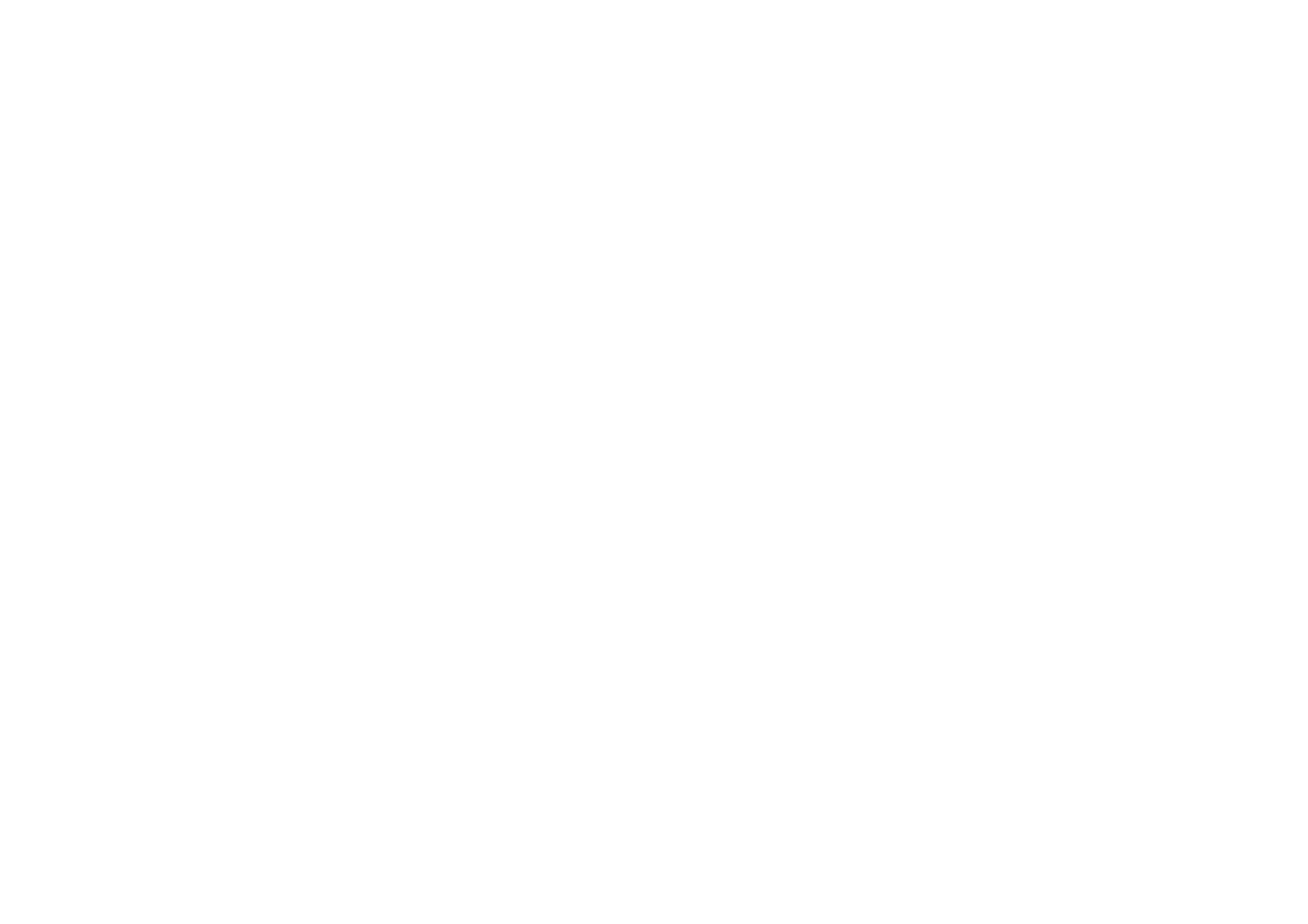## **Plantilla del Personal Docente e Investigador**

| <b>UCLM</b>                                   | <b>EFECTIVOS</b><br>(Totales) | <b>EFECTIVOS</b><br>(ETC) | <b>SEGURIDAD</b><br><b>SOCIAL</b> | <b>SUELDO</b>                                  | <b>TRIENIOS</b> | <b>COMPLEMENTO</b><br><b>DE DESTINO</b> | <b>COMPLEMENTO</b><br><b>ESPECÍFICO</b><br><b>GENERAL</b> | <b>COMPLEMENTO</b><br><b>ESPECÍFICO</b><br><b>MÉRITOS</b><br><b>DOCENTES</b> | <b>COMPLEMENTO</b><br><b>SINGULAR</b> | <b>PRODUCTIVIDAD</b><br><b>INVESTIGADORA</b> | <b>SEXENIOS DE</b><br>TRANSFERENCIA | <b>INCENTIVOS</b><br>AL.<br><b>RENDIMIENTO</b> | <b>TOTAL</b>                 |
|-----------------------------------------------|-------------------------------|---------------------------|-----------------------------------|------------------------------------------------|-----------------|-----------------------------------------|-----------------------------------------------------------|------------------------------------------------------------------------------|---------------------------------------|----------------------------------------------|-------------------------------------|------------------------------------------------|------------------------------|
| 1.-CATEDRATICOS DE UNIVERSIDAD                | 329                           | 326                       | 499.856,49                        | 5.351.130,85 1.913.833,62                      |                 | 4.464.731,78                            | 4.963.214,13                                              | 3.386.357,37                                                                 | 534.774,43                            | 2.157.061,90                                 | 272.391,30                          |                                                | 3.714.563,35 27.257.915,22   |
| 02.-TITULARES DE UNIVERSIDAD                  | 680                           | 680                       |                                   | 3.288.835,82 11.147.157,83 3.190.013,41        |                 | 8.461.962,42                            | 4.859.705,63                                              | 4.856.464,43                                                                 | 912.445,35                            | 2.121.065,01                                 | 118.842,87                          |                                                | 5.593.993,15 44.550.485,92   |
| 03.-CATEDRATICOS DE ESCUELA UNIVERSITARIA     | 18                            | 18                        |                                   | 295.071,82                                     | 123.176,84      | 223.993,12                              | 128.639,27                                                | 184.101,55                                                                   | 20.015,73                             | 39.077,76                                    | 4.838,05                            | 136.608,75                                     | 1.155.522,89                 |
| 04.-TITULARES DE ESCUELA UNIVERSITARIA        | 64                            | 64                        |                                   | 26.994,50 1.049.144,27                         | 414.062,81      | 698.727,92                              | 282.388,55                                                | 552.523,08                                                                   | 41.193,09                             | 6.824,08                                     |                                     | 356.563,10                                     | 3.428.421,40                 |
| 05.-PROFESORES CONTRATADOS DOCTORES           | 74                            |                           |                                   | 74  1.236.057,61  2.517.892,62                 | 332.363,29      |                                         | $\sim$                                                    | 391.384,23                                                                   | 95.519,78                             | 119.964,51                                   | 4.498,67                            | 481.307,34                                     | 5.178.988,05                 |
| 06.-PROFESORES COLABORADORES                  | 8                             | 8                         | 110.361,35                        | 223.141,00                                     | 36.083,42       |                                         |                                                           | 35.989,35                                                                    | 23.059,92                             |                                              |                                     | 33.911,28                                      | 462.546,32                   |
| 07.-PROFESORES CONTRATADOS DOCTORES INTERINOS | 231                           |                           | 231 3.481.175,29                  | 7.859.908,03                                   | 666.089,84      |                                         |                                                           | 581.827,89                                                                   | 267.898,92                            | 250.425,92                                   | 1.499,56                            |                                                | 1.479.560,91  14.588.386,36  |
| 09.-PROFESORES AYUDANTES DOCTORES             | 123                           |                           |                                   | 123 1.195.103,42 3.521.226,30                  | 97.743,03       |                                         |                                                           |                                                                              | 50.917,48                             |                                              |                                     | 139.395,63                                     | 5.004.385,87                 |
| 10.-AYUDANTES                                 | 33                            | 33                        | 241.733,00                        | 732.079,32                                     | 24.807,22       |                                         |                                                           | $\sim$                                                                       | 8.475,18                              |                                              |                                     | 4.667,51                                       | 1.011.762,22                 |
| 11.-AYUDANTES (Grado de doctor)               | 24                            | 24                        | 202.986,45                        | 585.657,93                                     | 37.145,14       |                                         |                                                           |                                                                              | 4.237,59                              |                                              |                                     | 20.307,62                                      | 850.334,72                   |
| 17.-PROFESORES ASOCIADOS                      | 750                           |                           |                                   | 191  1.608.944,15  5.790.909,90                | 120.115,36      |                                         |                                                           |                                                                              | 4.237,59                              |                                              |                                     |                                                | 7.524.207,01                 |
| 18.-PROFESORES ASOCIADOS CIENCIAS DE LA SALUD | 505                           | 81                        |                                   | 460.164,11  1.465.490,79                       |                 |                                         |                                                           |                                                                              |                                       |                                              |                                     |                                                | 1.925.654,89                 |
| 14.-EMERITOS                                  | 8                             | $\overline{\mathbf{3}}$   | $\sim$                            | 114.381,75                                     |                 |                                         |                                                           |                                                                              |                                       |                                              |                                     |                                                | 114.381,75                   |
| Total general                                 | 2.847                         |                           |                                   | 1.855 12.352.212,19 40.653.192,40 6.955.433,98 |                 | 13.849.415,25                           | 10.233.947,57                                             | 9.988.647,91                                                                 | 1.962.775,05                          | 4.694.419,19                                 | 402.070,45                          |                                                | 11.960.878,64 113.052.992,62 |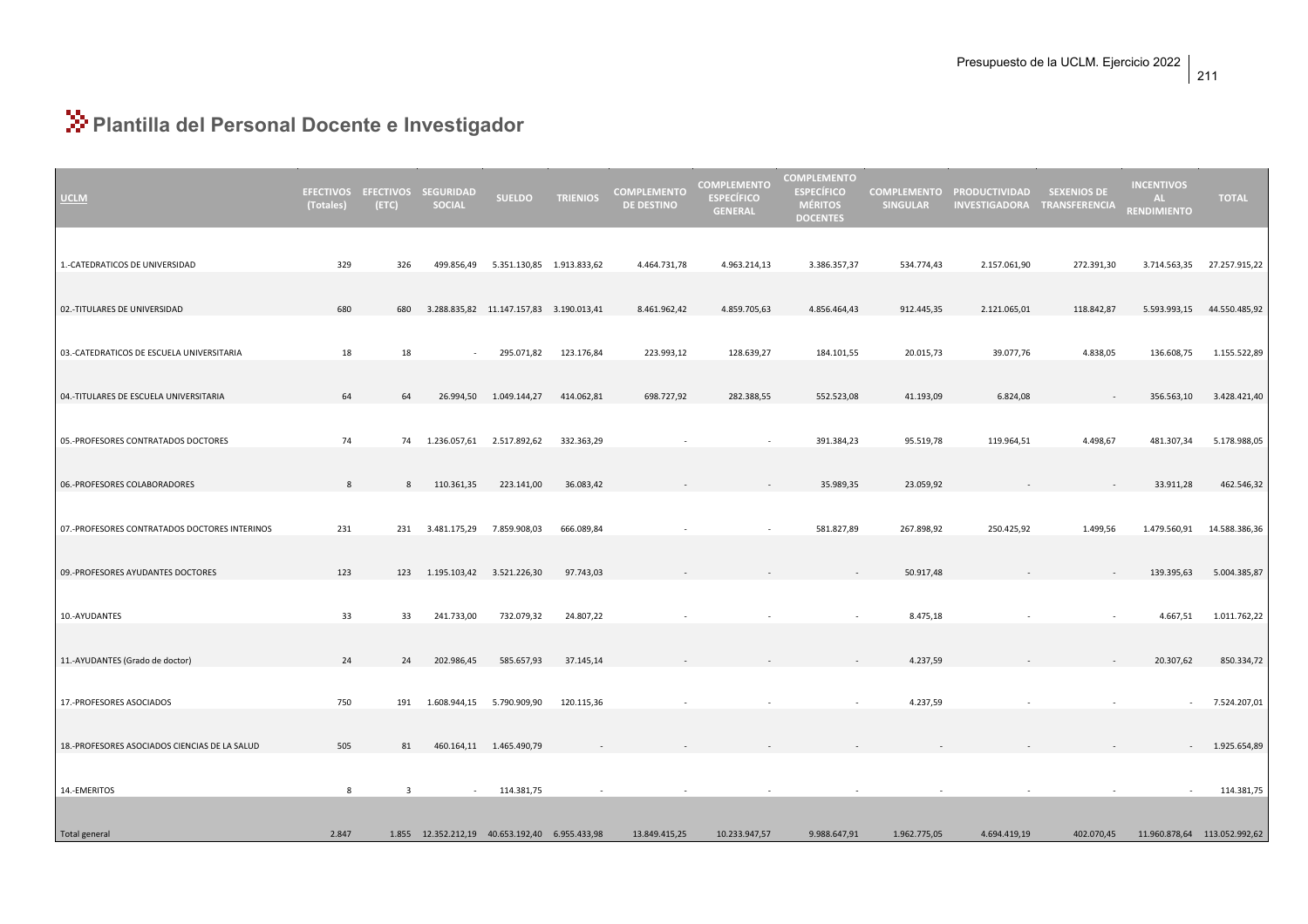## **Plantilla del Personal Docente e Investigador por centros**

| <b>DISTRIBUCIÓN POR CENTROS</b>                              | EFECTIVOS EFECTIVOS<br>(Totales) | (ETC) | <b>SEGURIDAD</b><br><b>SOCIAL</b> | <b>SUELDO</b> | <b>TRIENIOS</b> | <b>COMPLEMENTO</b><br><b>DE DESTINO</b> | <b>COMPLEMENTO</b><br><b>ESPECÍFICO</b><br><b>GENERAL</b> | <b>COMPLEMENTO</b><br><b>ESPECÍFICO</b><br><b>MÉRITOS</b><br><b>DOCENTES</b> | <b>SINGULAR</b> | COMPLEMENTO PRODUCTIVIDAD<br><b>INVESTIGADORA</b> | <b>SEXENIOS DE</b><br><b>TRANSFERENCIA</b> | <b>INCENTIVOS AL</b><br><b>RENDIMIENTO</b> | <b>TOTAL</b>  |
|--------------------------------------------------------------|----------------------------------|-------|-----------------------------------|---------------|-----------------|-----------------------------------------|-----------------------------------------------------------|------------------------------------------------------------------------------|-----------------|---------------------------------------------------|--------------------------------------------|--------------------------------------------|---------------|
| <b>ALBACETE</b>                                              | 836                              | 521   | 3.234.237,79                      | 10.964.623,86 | 1.998.261,78    | 4.230.433,83                            | 3.163.431,77                                              | 2.967.014,44                                                                 | 629.309,60      | 1.439.309,14                                      | 151.848,30                                 | 3.435.082,60                               | 32.213.553,11 |
| E.S. DE INGENIERIA INFORMATICA DE ALBACETE                   | 69                               | 65    | 345.682,69                        | 1.163.451,72  | 303.650,90      | 731.639,86                              | 542.459,02                                                | 485.000,87                                                                   | 68.937,41       | 246.702,72                                        | 37.881,77                                  | 536.811,20                                 | 4.462.218,16  |
| E.T.S. DE INGENIEROS AGRONOMOS Y DE MONTES DE ALBACETE       | 62                               | 59    | 244.297,30                        | 1.152.904,11  | 276.261,48      | 584.355,68                              | 512.256,03                                                | 428.798,98                                                                   | 107.225,66      | 219.567,20                                        | 30.823,53                                  | 473.467,19                                 | 4.029.957,15  |
| FACULTAD DE CIENCIAS ECO. Y EMPRESA. DE ALBACETE             | 78                               | 68    | 480.794.84                        | 1.363.494,23  | 317.496,55      | 651.788,28                              | 487.056,96                                                | 488.221,67                                                                   | 90.343,42       | 140.510,24                                        | 16.884,15                                  | 519.981,85                                 | 4.556.572,19  |
| FACULTAD DE DERECHO DE ALBACETE                              | 67                               | 48    | 217.660,12                        | 1.006.530,71  | 217.142,11      | 393.891,19                              | 361.493,63                                                | 332.880,53                                                                   | 66.932,79       | 188.848,52                                        | 21.511,01                                  | 353.150,43                                 | 3.160.041,04  |
| FACULTAD DE EDUCACION DE ALBACETE                            | 103                              | 57    | 452.192,60                        | 1.402.157,16  | 157.750,62      | 288.115,22                              | 186.153,90                                                | 170.099,45                                                                   | 45.891,49       | 72.014,89                                         | 10.054,76                                  | 248.365,40                                 | 3.032.795,49  |
| FACULTAD DE ENFERMERIA DE ALBACETE                           | 68                               | 27    | 170.259,21                        | 592.381,72    | 87.044,45       | 104.364,37                              | 50.648,11                                                 | 96.002,08                                                                    | 29.302,13       | 15.787,46                                         |                                            | 103.775,35                                 | 1.249.564,88  |
| FACULTAD DE FARMACIA DE ALBACETE                             | 50                               | 36    | 305.792,91                        | 830.665,89    | 89.799,92       | 241.008,14                              | 168.473,64                                                | 117.363,78                                                                   | 46.341,46       | 108.585,57                                        | 5.595,36                                   | 233.183,97                                 | 2.146.810,64  |
| FACULTAD DE HUMANIDADES DE ALBACETE                          | 25                               | 19    | 159.441,20                        | 409.874,54    | 85.417,85       | 177.645,09                              | 124.568,57                                                | 139.188,22                                                                   | 29.302,13       | 61.321,26                                         | 5.216,71                                   | 149.358,42                                 | 1.341.334,00  |
| FACULTAD DE MEDICINA DE ALBACETE                             | 227                              | 74    | 450.274,08                        | 1.600.218,79  | 186.878,05      | 473.155,48                              | 340.023,21                                                | 329.199,71                                                                   | 63.859,02       | 246.064,09                                        | 9.464,92                                   | 373.004,45                                 | 4.072.141,80  |
| FACULTAD DE RELACIONES LABORALES Y RR. HH. DE ALBACETE       | 21                               | 15    | 133.637,88                        | 365.403,11    | 53.471,29       | 101.837,98                              | 73.516,88                                                 | 71.994,99                                                                    | 37.154,56       | 27.317,57                                         | 1.991,34                                   | 94.650,39                                  | 960.975,98    |
| E.T.S. DE INGENIEROS INDUSTRIALES DE ALBACETE                | 66                               | 53    | 274.204,95                        | 1.077.541,88  | 223.348,55      | 482.632,54                              | 316.781,83                                                | 308.264,17                                                                   | 44.019,53       | 112.589,62                                        | 12.424,75                                  | 349.333,96                                 | 3.201.141,78  |
| <b>CIUDAD REAL</b>                                           | 875                              | 601   | 3.554.543,96                      | 12.605.355,58 | 2.450.767,61    | 5.137.383,74                            | 3.976.994,45                                              | 3.694.288,38                                                                 | 637.389,78      | 1.905.195,46                                      | 151.106,06                                 | 4.274.418,46                               | 38.387.443,47 |
| E.T.S. DE INGENIEROS AGRONOMOS DE CIUDAD REAL                | 39                               | 32    | 107.229,93                        | 630.236,89    | 154.864,87      | 311.476,90                              | 197.712,85                                                | 218.314,35                                                                   | 29.302,13       | 83.036,79                                         | 9.676,10                                   | 217.798,24                                 | 1.959.649,07  |
| ESCUELA DE INGENIERIA MINERA E INDUSTRIAL                    | 44                               | 37    | 109.134.38                        | 690.979,94    | 179.620.91      | 352.094.52                              | 209.893,52                                                | 256.629.45                                                                   | 54.999,97       | 57.582,99                                         | 1.991,34                                   | 228.487.54                                 | 2.141.414.56  |
| ESCUELA SUPERIOR DE INFORMATICA DE CIUDAD REAL               | 78                               | 62    | 402.303,80                        | 1.183.772,66  | 251.480,71      | 638.193,12                              | 496.223,23                                                | 369.327,09                                                                   | 65.833,94       | 202.966,73                                        | 32.057,56                                  | 500.269,83                                 | 4.142.428,68  |
| FACULTAD DE CIENCIAS Y TECNOLOGIAS QUIMICAS DE CIUDAD REAL   | 101                              | 93    | 255.179.38                        | 1.627.580,18  | 482.968,05      | 1.148.786,26                            | 1.012.984,08                                              | 845.853,13                                                                   | 92.281,93       | 566.531,36                                        | 32.945,66                                  | 886.833,70                                 | 6.951.943,73  |
| FACULTAD DE DERECHO Y CIENCIAS SOCIALES DE C-REAL            | 104                              | 75    | 517.916,95                        | 1.654.892,17  | 338.068,80      | 603.991,33                              | 473.105,34                                                | 484.290,84                                                                   | 63.504,87       | 186.054,67                                        | 14.416,09                                  | 512.494,94                                 | 4.848.736,00  |
| FACULTAD DE EDUCACION DE CIUDAD REAL                         | 90                               | 51    | 381.932,13                        | 1.349.347,40  | 137.565,48      | 198.721,30                              | 119.783,65                                                | 134.346,42                                                                   | 47.074,31       | 39.920,16                                         | 4.838,05                                   | 205.832,34                                 | 2.619.361,23  |
| FACULTAD DE ENFERMERIA DE CIUDAD REAL                        | 61                               | 22    | 146.820,75                        | 485.263,48    | 62.979,87       | 58.783,74                               | 35.702,15                                                 | 53.200,83                                                                    | 26.247,35       | 13.071,53                                         |                                            | 66.233,89                                  | 948.303,59    |
| FACULTAD DE LETRAS DE CIUDAD REAL                            | 110                              | 88    | 570.523,53                        | 1.961.144,26  | 397.467,37      | 712.865,85                              | 514.618,16                                                | 603.915,33                                                                   | 104.510,04      | 266.369,73                                        | 13.545,66                                  | 635.304,24                                 | 5.780.264,16  |
| FACULTAD DE MEDICINA DE CIUDAD REAL                          | 137                              | 43    | 418.522,29                        | 1.033.205,52  | 75.080,86       | 166.343,77                              | 125.593,88                                                | 91.667,37                                                                    | 36.746,15       | 83.977,38                                         |                                            | 187.854,81                                 | 2.218.992,03  |
| INSTITUTO DE RECURSOS CINEGETICOS (CR)                       | 3                                | 3     | 21.368,06                         | 84.444,03     | 4.438,52        | 13.586,80                               | 15.318,56                                                 | 8.409,39                                                                     |                 | 6.829,39                                          | 1.991,34                                   | 11.616,23                                  | 168.002,33    |
| E.T.S DE INGENIERIA INDUSTRIAL DE CIUDAD REAL                | 66                               | 61    | 369.555,60                        | 1.172.434,50  | 248.595,94      | 653.057,09                              | 577.973,57                                                | 454.779,06                                                                   | 57.573,10       | 302.587,32                                        | 26.840,85                                  | 565.266,48                                 | 4.428.663,51  |
| E.T.S. DE INGENIERIA DE CAMINOS, CANALES Y PUERTOS DE C-REAL | 42                               | 33    | 254.057,15                        | 732.054,55    | 117.636.24      | 279.483,07                              | 198.085,45                                                | 173.555,11                                                                   | 59.315,98       | 96.267,40                                         | 12.803,41                                  | 256.426,22                                 | 2.179.684,58  |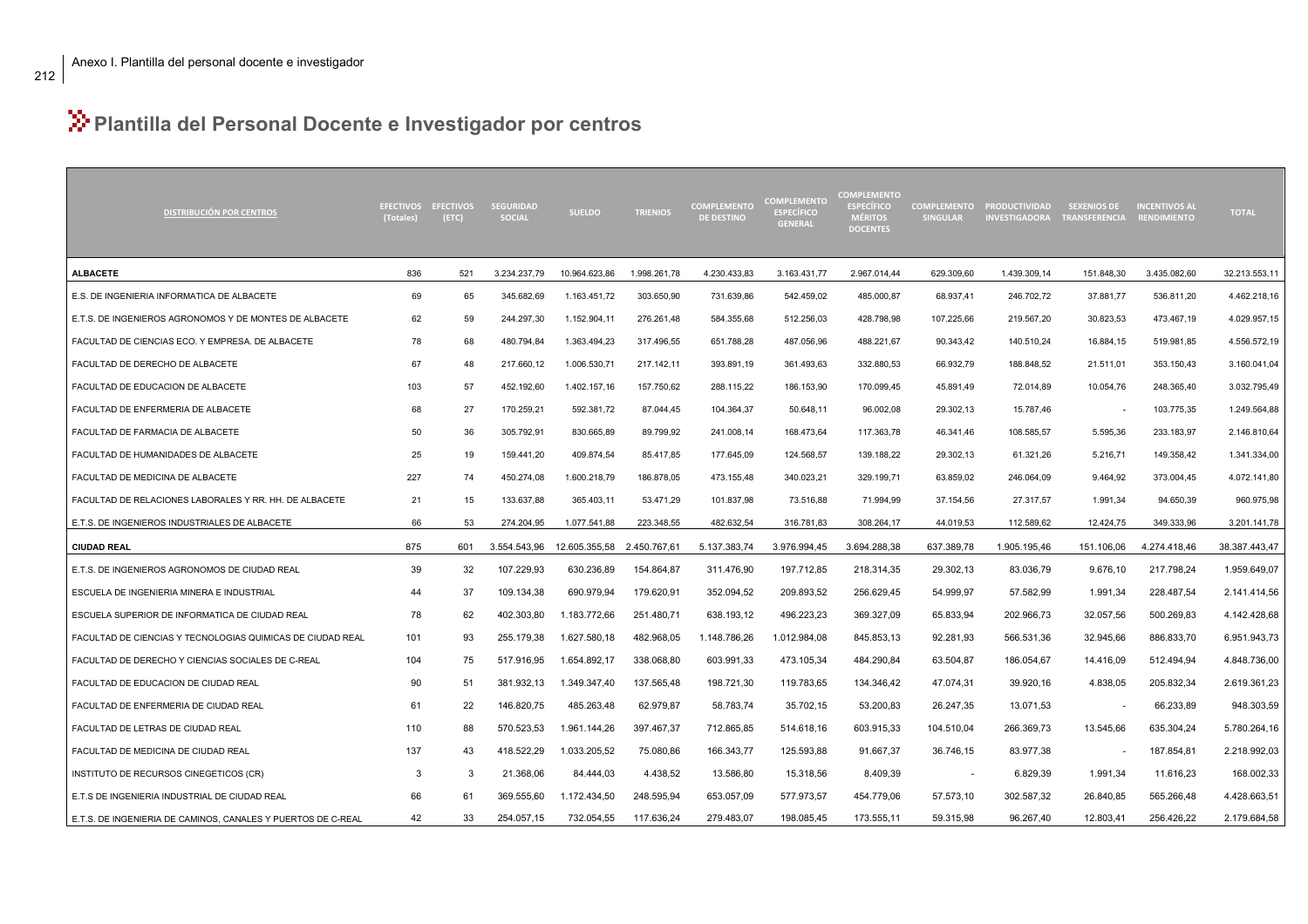| <b>DISTRIBUCIÓN POR CENTROS</b>                           | (Totales) | EFECTIVOS EFECTIVOS<br>(ETC) | <b>SEGURIDAD</b><br><b>SOCIAL</b> | <b>SUELDO</b> | <b>TRIENIOS</b> | <b>COMPLEMENTO</b><br><b>DE DESTINO</b> | <b>COMPLEMENTO</b><br><b>ESPECÍFICO</b><br><b>GENERAL</b> | <b>COMPLEMENTO</b><br><b>ESPECÍFICO</b><br><b>MÉRITOS</b><br><b>DOCENTES</b> | <b>COMPLEMENTO</b><br><b>SINGULAR</b> | <b>PRODUCTIVIDAD</b><br><b>INVESTIGADORA</b> | <b>SEXENIOS DE</b><br><b>TRANSFERENCIA</b> | <b>INCENTIVOS AL</b><br><b>RENDIMIENTO</b> | <b>TOTAL</b>   |
|-----------------------------------------------------------|-----------|------------------------------|-----------------------------------|---------------|-----------------|-----------------------------------------|-----------------------------------------------------------|------------------------------------------------------------------------------|---------------------------------------|----------------------------------------------|--------------------------------------------|--------------------------------------------|----------------|
| <b>CUENCA</b>                                             | 354       | 244                          | 1.723.486,01                      | 5.599.821,87  | 847.408,17      | 1.626.085,92                            | 1.054.281,78                                              | 1.127.432,79                                                                 | 263.107,31                            | 397.479,15                                   | 28.682,38                                  | .464.349,93                                | 14.132.135,31  |
| ESCUELA POLITECNICA DE CUENCA                             | 35        | 31                           | 96.015,54                         | 570.208,01    | 133.589,21      | 330.259,27                              | 201.068,88                                                | 189.250,43                                                                   | 50.811,67                             | 52.869,92                                    | 4.590,18                                   | 225.486,48                                 | 1.854.149,60   |
| FACULTAD CCIAS, EDUCACION Y HUMANIDADES DE CUENCA         | 35        | 23                           | 189.282.48                        | 541.406.53    | 96.467.17       | 149.328.75                              | 85.759.51                                                 | 117.094.87                                                                   | 30.661,18                             | 41.590.40                                    | 3.225,37                                   | 139.160.07                                 | 1.393.976.32   |
| FACULTAD DE BELLAS ARTES DE CUENCA                        | 48        | 37                           | 259.710.32                        | 869.767,12    | 162.760.21      | 267.039,01                              | 190.938,83                                                | 231.024,48                                                                   | 34.984,29                             | 87.596,47                                    | 3.604,02                                   | 255.065,59                                 | 2.362.490,34   |
| FACULTAD DE CIENCIAS SOCIALES DE CUENCA                   | 73        | 60                           | 379.601,81                        | 1.224.705,02  | 227.244,79      | 542.710,16                              | 369.946,10                                                | 333.833,84                                                                   | 33.539,72                             | 125.726,60                                   | 15.271,47                                  | 427.063,74                                 | 3.679.643,27   |
| FACULTAD DE EDUCACION DE CUENCA                           | 61        | 36                           | 337.849.06                        | 992.982,01    | 114.314.94      | 124.056.92                              | 76.903.89                                                 | 129.059.56                                                                   | 43.562.43                             | 37.456.06                                    |                                            | 179,248.78                                 | 2.035.433.65   |
| FACULTAD DE ENFERMERIA DE CUENCA                          | 52        | 21                           | 132.169,71                        | 482.084,68    | 50.352,64       | 88.251,18                               | 58.198,32                                                 | 52.809,12                                                                    | 28.417,63                             | 20.891,04                                    | 1.991,34                                   | 82.603.25                                  | 997.768,90     |
| FACULTAD DE TRABAJO SOCIAL DE CUENCA                      | 15        | 11                           | 118,404.11                        | 279.065.17    | 37.402.95       | 49.776.25                               | 28.586.50                                                 | 42.785.56                                                                    | 20.565.20                             | 9.449.85                                     |                                            | 57.993.59                                  | 644.029.19     |
| FACULTAD DE COMUNICACIÓN                                  | 35        | 25                           | 210.452.99                        | 639.603.34    | 25.276.26       | 74.664.37                               | 42.879,76                                                 | 31.574.91                                                                    | 20.565.20                             | 21.898.81                                    | $\sim$                                     | 97.728.42                                  | 1.164.644,06   |
| <b>TOLEDO</b>                                             | 782       | 489                          | 3.839.944,43                      | 11.483.391,09 | 1.658.996,41    | 2.855.511,76                            | 2.039.239,56                                              | 2.199.912,31                                                                 | 432.968,36                            | 952.435,45                                   | 70.433,70                                  | 2.787.027,65                               | 28.319.860,73  |
| ESCUELA DE ARQUITECTURA DE TOLEDO                         | 30        | 23                           | 260.284.47                        | 660.677.21    | 50.712.44       | 63.363,05                               | 43.905,07                                                 | 50.289,54                                                                    | 30.636,60                             | 31.348,66                                    |                                            | 119.852,60                                 | 1.311.069,63   |
| FACULTAD CC. SOCIALES DE TALAVERA REINA                   | 73        | 54                           | 412.427,82                        | 1.317.620,94  | 177.388,16      | 267.279,92                              | 151.726,18                                                | 218.781,62                                                                   | 50.018,98                             | 49.796,96                                    | 1.612,68                                   | 254.435,62                                 | 2.901.088,89   |
| FACULTAD DE CIENCIAS AMBIENTALES Y BIOQUIMICA DE TOLEDO   | 83        | 73                           | 519.889.42                        | 1.558.803.19  | 282.331.15      | 640.486.95                              | 488.082.28                                                | 466.817.32                                                                   | 64.223,73                             | 307.866.02                                   | 12.046.10                                  | 581.461.34                                 | 4.922.007,50   |
| FACULTAD DE CIENCIAS DEL DEPORTE DE TOLEDO                | 49        | 31                           | 313.974.65                        | 811.032,26    | 94.316,16       | 156.185,19                              | 134.791,13                                                | 114.280,44                                                                   | 42.428,31                             | 63.278,02                                    | 7.208,05                                   | 198.737,70                                 | 1.936.231,90   |
| FACULTAD DE CIENCIAS JURIDICAS Y SOCIALES TOLEDO          | 127       | 95                           | 650.985.96                        | 2.149.318.26  | 434.429.45      | 744.765.45                              | 563.649.78                                                | 626.441.12                                                                   | 85.265.02                             | 233.309.84                                   | 29.570.48                                  | 662.601.75                                 | 6.180.337.11   |
| FACULTAD DE EDUCACION DE TOLEDO                           | 68        | 38                           | 349.642.22                        | 1.029.937.69  | 92.899.51       | 139.170.17                              | 94.956,76                                                 | 98.594,99                                                                    | 27.857,57                             | 40.550,64                                    | 4.724,92                                   | 175.016.26                                 | 2.053.350,72   |
| FACULTAD DE HUMANIDADES DE TOLEDO                         | 26        | 23                           | 109.721,02                        | 415.220,63    | 127.454,27      | 259.165,91                              | 216.479,94                                                | 196.441,44                                                                   | 21.170,57                             | 100.645,65                                   | 8.442,08                                   | 204.464,33                                 | 1.659.205,84   |
| FACULTAD DE FISIOTERAPIA Y ENFERMERIA                     | 143       | 54                           | 358.879.58                        | 1.191.311.23  | 150.699.71      | 213.308.05                              | 109.499.13                                                | 150.740.12                                                                   | 35.710.00                             | 24.763.18                                    |                                            | 200.152.84                                 | 2.435.063.84   |
| FACULTAD DE CIENCIAS DE LA SALUD                          | 132       | 54                           | 507.797.43                        | 1.358.178.33  | 104.555.66      | 74.664.37                               | 42.879.76                                                 | 79.920,64                                                                    | 39.947,59                             | 24.763,18                                    | 1.612,68                                   | 153.375.32                                 | 2.387.694.97   |
| ESCUELA DE INGENIERIA INDUSTRIAL Y AEROESPACIAL DE TOLEDO | 51        | 44                           | 356.341.86                        | 991.291.36    | 144.209.91      | 297.122.70                              | 193.269.55                                                | 197.605.07                                                                   | 35.710.00                             | 76.113.30                                    | 5.216.71                                   | 236.929.89                                 | 2.533.810.34   |
| Total general                                             | 2.847     | 1.855                        | 12.352.212.19                     | 40.653.192.40 | 6.955.433.98    | 13.849.415.25                           | 10.233.947.57                                             | 9.988.647.91                                                                 | 1.962.775.05                          | 4.694.419.19                                 |                                            | 402.070.45 11.960.878.64                   | 113.052.992.62 |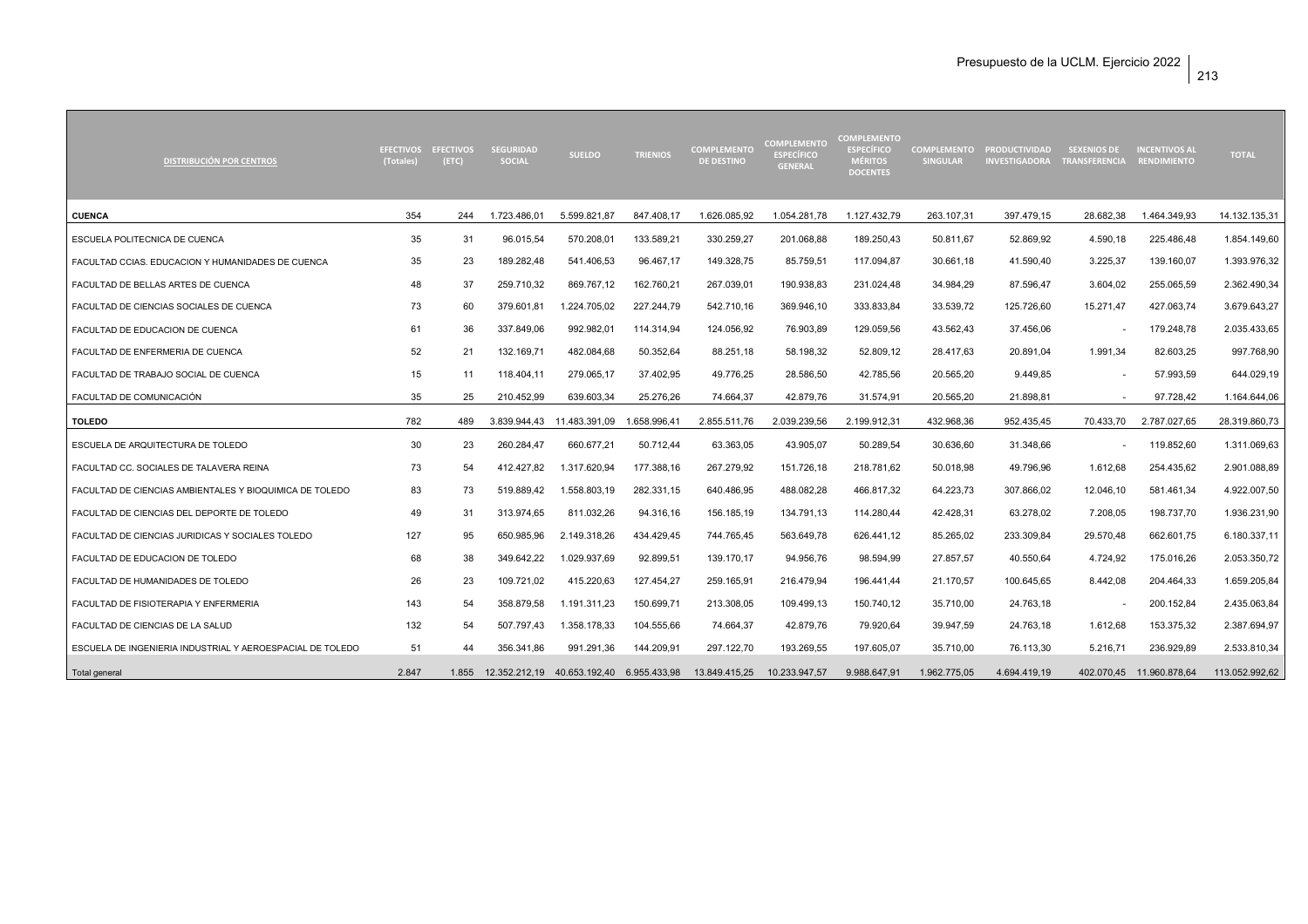## **Plantilla del Personal Docente e Investigador por centros y categoría**

| <b>DISTRIBUCIÓN POR CENTROS Y CATEGORÍAS</b>           | <b>EFECTIVOS</b><br>(Totales) | <b>EFECTIVOS</b><br>(ETC) | <b>SEGURIDAD</b><br><b>SOCIAL</b> | <b>SUELDO</b> | <b>TRIENIOS</b> | <b>COMPLEMENTO</b><br><b>DE DESTINO</b> | <b>COMPLEMENTO</b><br><b>ESPECÍFICO</b><br><b>GENERAL</b> | <b>COMPLEMENTO</b><br><b>ESPECÍFICO</b><br><b>MERITOS</b><br><b>DOCENTES</b> | <b>SINGULAR</b>          | COMPLEMENTO PRODUCTIVIDAD<br>INVESTIGADORA TRANSFERENCIA | <b>SEXENIOS DE</b> | <b>INCENTIVOS</b><br>AL -<br><b>RENDIMIENTO</b> | <b>TOTAL</b>  |
|--------------------------------------------------------|-------------------------------|---------------------------|-----------------------------------|---------------|-----------------|-----------------------------------------|-----------------------------------------------------------|------------------------------------------------------------------------------|--------------------------|----------------------------------------------------------|--------------------|-------------------------------------------------|---------------|
| ALBACETE                                               | 836                           | 521                       | 3.234.237,79                      | 10.964.623,86 | 1.998.261,78    | 4.230.433,83                            | 3.163.431,77                                              | 2.967.014,44                                                                 | 629.309,60               | 1.439.309,14                                             | 151.848,30         | 3.435.082,60                                    | 32.213.553,11 |
| E.S. DE INGENIERIA INFORMATICA DE ALBACETE             | 69                            | 65                        | 345.682,69                        | 1.163.451,72  | 303.650,90      | 731.639,86                              | 542.459,02                                                | 485.000,87                                                                   | 68.937,41                | 246.702,72                                               | 37.881,77          | 536.811,20                                      | 4.462.218,16  |
| 01.-CATEDRATICOS DE UNIVERSIDAD                        | 18                            | 18                        | 52.373,75                         | 295.071,82    | 101.747,85      | 244.562,44                              | 275.734,12                                                | 175.475,89                                                                   | 29.288,14                | 114.664.20                                               | 23.615,48          | 209.092,19                                      | 1.521.625,88  |
| 02.-TITULARES DE UNIVERSIDAD                           | 33                            | 33                        | 213.220,66                        | 540.965,01    | 145.203,14      | 410.654,06                              | 235.838,66                                                | 233.744,38                                                                   | 36.594,50                | 121.945,85                                               | 14.266,29          | 274.530,71                                      | 2.226.963,25  |
| 04.-TITULARES DE ESCUELA UNIVERSITARIA                 | $\overline{7}$                | $\overline{7}$            |                                   | 114.750,15    | 46.921,54       | 76.423,37                               | 30.886,25                                                 | 65.283,71                                                                    |                          | 4.094,45                                                 |                    | 39.944,15                                       | 378.303,62    |
| 05.-PROFESORES CONTRATADOS DOCTORES                    | $\overline{2}$                | $\overline{2}$            | 33.900,27                         | 68.051,15     | 7.296,37        |                                         |                                                           | 10.496,89                                                                    | 3.054,78                 | 5.998,23                                                 |                    | 13.244,14                                       | 142.041,82    |
| 09.-PROFESORES AYUDANTES DOCTORES                      | 4                             | $\overline{4}$            | 35.956,59                         | 114.511,42    |                 |                                         |                                                           |                                                                              |                          |                                                          |                    |                                                 | 150.468,01    |
| 17.-PROFESORES ASOCIADOS                               | -5                            | -1                        | 10.231,43                         | 30.102,16     | 2.482,01        |                                         |                                                           |                                                                              |                          |                                                          |                    |                                                 | 42.815,59     |
| E.T.S. DE INGENIEROS AGRONOMOS Y DE MONTES DE ALBACETE | 62                            | 59                        | 244.297,30                        | 1.152.904,11  | 276.261,48      | 584.355,68                              | 512.256,03                                                | 428.798,98                                                                   | 107.225,66               | 219.567,20                                               | 30.823,53          | 473.467,19                                      | 4.029.957,15  |
| 01.-CATEDRATICOS DE UNIVERSIDAD                        | 24                            | 24                        | 18.531,69                         | 393.429,10    | 141.798,89      | 326.083,25                              | 367.645,49                                                | 253.632,60                                                                   | 66.393,57                | 153.008,97                                               | 24.372,79          | 278.789,59                                      | 2.023.685,95  |
| 02.-TITULARES DE UNIVERSIDAD                           | 18                            | 18                        | 74.445,19                         | 295.071,82    | 89.694,21       | 223.993,12                              | 128.639,27                                                | 133.444,80                                                                   | 28.119,32                | 52.722,83                                                | 4.838,05           | 146.645,24                                      | 1.177.613,86  |
| 03.-CATEDRATICOS DE ESCUELA UNIVERSITARIA              | $\overline{1}$                | $\overline{1}$            |                                   | 16.392,88     | 8.877,05        | 12.444,06                               | 7.146,63                                                  | 10.710,43                                                                    | $\overline{\phantom{a}}$ | 4.838,05                                                 | 1.612,68           | 8.704,54                                        | 70.726,32     |
| 04.-TITULARES DE ESCUELA UNIVERSITARIA                 | 2                             | $\overline{2}$            | $\overline{\phantom{a}}$          | 32.785,76     | 12.681,50       | 21.835,25                               | 8.824,64                                                  | 17.515,14                                                                    |                          |                                                          |                    | 10.963,70                                       | 104.605,99    |
| 05.-PROFESORES CONTRATADOS DOCTORES                    |                               |                           | 18.228,04                         | 34.025,58     | 4.643,14        |                                         |                                                           | 5.998,23                                                                     |                          | 5.998,23                                                 |                    | 7.475,37                                        | 76.368,58     |
| 06.-PROFESORES COLABORADORES                           | $\mathbf{1}$                  | $\overline{1}$            | 14.358,19                         | 28.946,00     | 6.633,06        |                                         |                                                           | 5.998,23                                                                     |                          |                                                          |                    | 4.238,91                                        | 60.174,38     |
| 07.-PROFESORES CONTRATADOS DOCTORES INTERINOS          | $\mathbf{3}$                  | -3                        | 43.808.81                         | 102.076,73    | 8.086.46        |                                         |                                                           | 1.499,56                                                                     | 8.475.18                 | 2.999.11                                                 |                    | 16.649,83                                       | 183.595.68    |
| 09.-PROFESORES AYUDANTES DOCTORES                      | $\overline{7}$                | $\overline{7}$            | 64.837,81                         | 200.394,99    | 1.857,26        |                                         |                                                           |                                                                              | 4.237,59                 |                                                          |                    |                                                 | 271.327,65    |
| 11.-AYUDANTES (Grado de doctor)                        | $\overline{1}$                | $\overline{1}$            | 8.287,19                          | 24.402,41     | 1.989,92        |                                         |                                                           |                                                                              |                          |                                                          |                    |                                                 | 34.679,52     |
| 17.-PROFESORES ASOCIADOS                               | $\overline{\mathbf{A}}$       | $\overline{1}$            | 1.800,38                          | 25.378,84     |                 |                                         |                                                           |                                                                              | $\overline{\phantom{a}}$ |                                                          |                    |                                                 | 27.179,21     |
| FACULTAD DE CIENCIAS ECO. Y EMPRESA. DE ALBACETE       | 78                            | 68                        | 480.794,84                        | 1.363.494,23  | 317.496,55      | 651.788,28                              | 487.056,96                                                | 488.221,67                                                                   | 90.343,42                | 140.510,24                                               | 16.884,15          | 519.981,85                                      | 4.556.572,19  |
| 01.-CATEDRATICOS DE UNIVERSIDAD                        | 15                            | 15                        | 89.185,15                         | 245.893,19    | 84.966,03       | 203.802,03                              | 229.778,43                                                | 142.686,28                                                                   | 36.732,16                | 57.103,19                                                | 12.046,10          | 171.362,81                                      | 1.273.555,36  |
| 02.-TITULARES DE UNIVERSIDAD                           | 36                            | 36                        | 179.078,03                        | 590.143,65    | 181.071,11      | 447.986,25                              | 257.278,53                                                | 302.048,25                                                                   | 46.318,89                | 77.408,83                                                | 4.838,05           | 289.275,89                                      | 2.375.447,49  |
| 05.-PROFESORES CONTRATADOS DOCTORES                    | $\overline{2}$                | $\overline{2}$            | 35.620,79                         | 68.051,15     | 11.276,20       |                                         |                                                           | 14.995,56                                                                    | 3.054,78                 | 2.999,11                                                 |                    | 13.244,14                                       | 149.241,74    |
| 07.-PROFESORES CONTRATADOS DOCTORES INTERINOS          | 6                             | 6                         | 92.517,68                         | 204.153,46    | 23.215,71       |                                         |                                                           | 28.491,57                                                                    |                          | 2.999,11                                                 |                    | 36.319,20                                       | 387.696,73    |
| 09.-PROFESORES AYUDANTES DOCTORES                      | $\overline{a}$                | $\overline{4}$            | 39.697,47                         | 114.511.42    | 2.653.22        |                                         |                                                           |                                                                              | 4.237,59                 |                                                          |                    | 5.112,30                                        | 166.212,01    |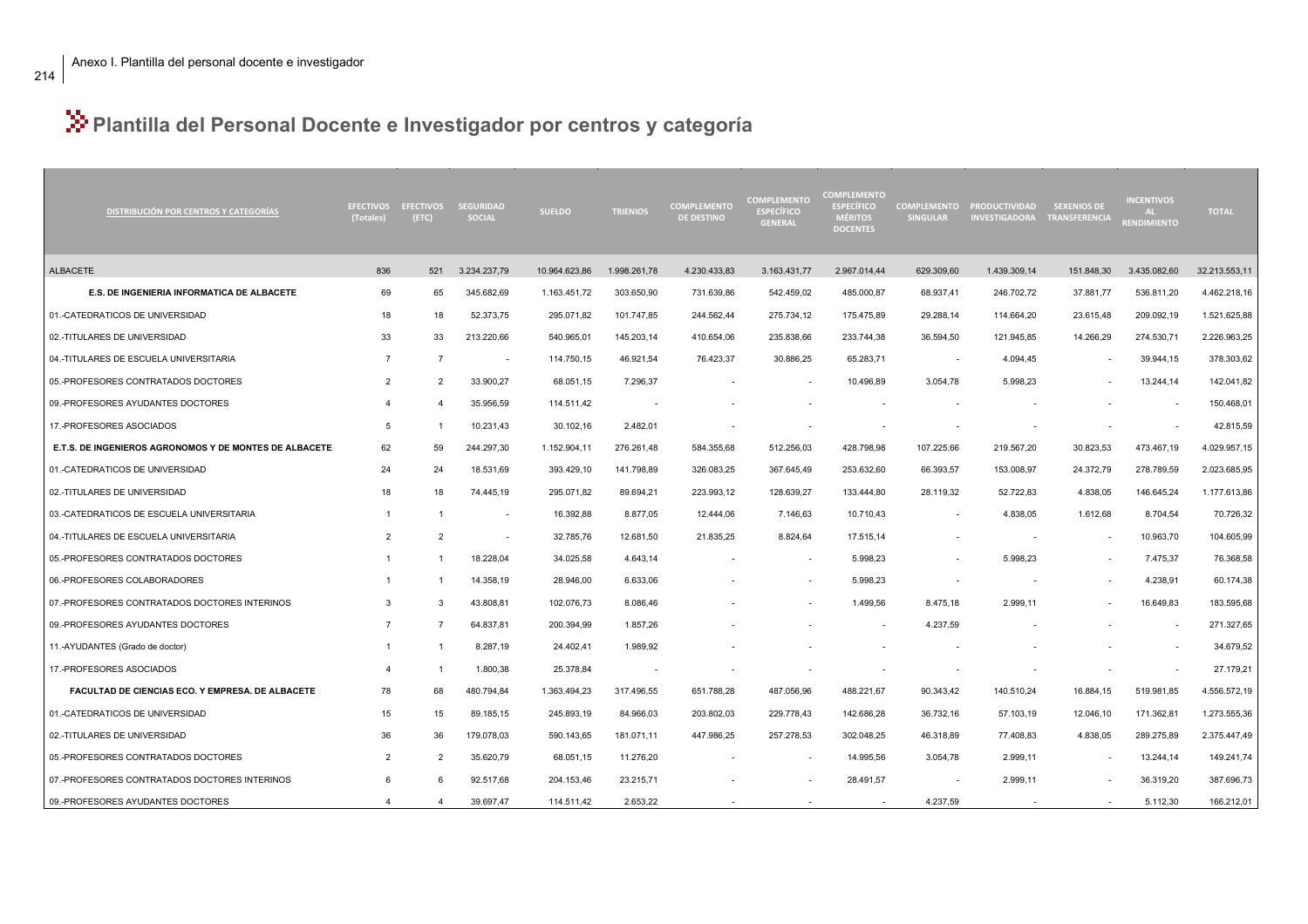| ۰.<br>× |
|---------|
|         |

| <b>DISTRIBUCIÓN POR CENTROS Y CATEGORÍAS</b>  | <b>EFECTIVOS</b><br>(Totales) | <b>EFECTIVOS</b><br>(ETC) | <b>SEGURIDAD</b><br><b>SOCIAL</b> | <b>SUELDO</b> | <b>TRIENIOS</b> | <b>COMPLEMENTO</b><br><b>DE DESTINO</b> | <b>COMPLEMENTO</b><br><b>ESPECÍFICO</b><br><b>GENERAL</b> | <b>COMPLEMENTO</b><br><b>ESPECÍFICO</b><br><b>MÉRITOS</b><br><b>DOCENTES</b> | <b>COMPLEMENTO</b><br><b>SINGULAR</b> | <b>PRODUCTIVIDAD</b> | <b>SEXENIOS DE</b><br>INVESTIGADORA TRANSFERENCIA | <b>INCENTIVOS</b><br>$A \Box$<br><b>RENDIMIENTO</b> | <b>TOTAL</b> |
|-----------------------------------------------|-------------------------------|---------------------------|-----------------------------------|---------------|-----------------|-----------------------------------------|-----------------------------------------------------------|------------------------------------------------------------------------------|---------------------------------------|----------------------|---------------------------------------------------|-----------------------------------------------------|--------------|
| 10.-AYUDANTES                                 | $\mathbf{1}$                  | $\overline{1}$            | 9.039,15                          | 22.184,22     | 3.979,84        |                                         |                                                           |                                                                              |                                       |                      |                                                   | 2.712,50                                            | 37.915,70    |
| 11.-AYUDANTES (Grado de doctor)               | $\overline{1}$                | $\overline{1}$            | 9.914,37                          | 24.402,41     | 5.306,45        |                                         |                                                           |                                                                              |                                       |                      |                                                   | 1.955,01                                            | 41.578,24    |
| 17.-PROFESORES ASOCIADOS                      | 13                            | 3                         | 25.742,20                         | 94.154,73     | 5.027,99        |                                         |                                                           |                                                                              |                                       |                      |                                                   | $\sim$                                              | 124.924,92   |
| FACULTAD DE DERECHO DE ALBACETE               | 67                            | 48                        | 217.660,12                        | 1.006.530,71  | 217.142,11      | 393.891,19                              | 361.493,63                                                | 332.880,53                                                                   | 66.932,79                             | 188.848,52           | 21.511,01                                         | 353.150,43                                          | 3.160.041,04 |
| 01.-CATEDRATICOS DE UNIVERSIDAD               | 18                            | 18                        | $\overline{\phantom{a}}$          | 295.071,82    | 114.032,27      | 244.562,44                              | 275.734,12                                                | 200.172,67                                                                   | 23.045,92                             | 136.195,59           | 15.173,41                                         | 206.211,51                                          | 1.510.199,74 |
| 02.-TITULARES DE UNIVERSIDAD                  | 12                            | 12                        | 13.216,54                         | 196.714,55    | 59.404,76       | 149.328,75                              | 85.759,51                                                 | 99.717,62                                                                    | 28.119,32                             | 45.155,15            | 4.838,05                                          | 98.432,60                                           | 780.686,84   |
| 05.-PROFESORES CONTRATADOS DOCTORES           | 3                             | $\mathbf{3}$              | 55.244,45                         | 102.076,73    | 15.919,34       |                                         | $\overline{\phantom{a}}$                                  | 20.993,79                                                                    | 7.292,37                              | 5.998,23             | 1.499,56                                          | 22.426,11                                           | 231.450,57   |
| 07.-PROFESORES CONTRATADOS DOCTORES INTERINOS | 3                             | 3                         | 48.169,27                         | 102.076,73    | 10.612,90       |                                         |                                                           | 11.996,45                                                                    | 8.475,18                              | 1.499,56             |                                                   | 19.012,90                                           | 201.842.99   |
| 09.-PROFESORES AYUDANTES DOCTORES             | $\mathbf{B}$                  | 3                         | 29.377,72                         | 85.883,57     | 2.653,22        |                                         |                                                           |                                                                              |                                       |                      |                                                   | 5.112,30                                            | 123.026,82   |
| 10.-AYUDANTES                                 | $\overline{2}$                | $\overline{2}$            | 14.348.25                         | 44.368,44     | 1.326,61        |                                         |                                                           |                                                                              |                                       |                      |                                                   |                                                     | 60.043,30    |
| 11.-AYUDANTES (Grado de doctor)               | $\overline{1}$                | $\overline{1}$            | 10.330,92                         | 24.402,41     | 6.633,06        |                                         |                                                           |                                                                              |                                       |                      |                                                   | 1.955,01                                            | 43.321,41    |
| 17.-PROFESORES ASOCIADOS                      | 25                            | 6                         | 46.972,96                         | 155.936,45    | 6.559,95        |                                         |                                                           |                                                                              |                                       |                      |                                                   |                                                     | 209.469,36   |
| <b>FACULTAD DE EDUCACION DE ALBACETE</b>      | 103                           | 57                        | 452.192,60                        | 1.402.157,16  | 157.750,62      | 288.115,22                              | 186.153,90                                                | 170.099,45                                                                   | 45.891,49                             | 72.014,89            | 10.054,76                                         | 248.365,40                                          | 3.032.795,49 |
| 01.-CATEDRATICOS DE UNIVERSIDAD               | 3                             | 3                         | 18.308,16                         | 49.178,64     | 19.022,25       | 40.760,41                               | 45.955,69                                                 | 27.681,79                                                                    | 3.054,78                              | 15.402,26            | 5.216,71                                          | 34.848,70                                           | 259.429,37   |
| 02.-TITULARES DE UNIVERSIDAD                  | 18                            | 18                        | 112.079,73                        | 295.071,82    | 90.942,42       | 223.993,12                              | 128.639,27                                                | 107.250,68                                                                   | 34.099,78                             | 47.389,05            | 4.838,05                                          | 150.659,84                                          | 1.194.963,77 |
| 03.-CATEDRATICOS DE ESCUELA UNIVERSITARIA     | $\overline{1}$                | $\overline{1}$            | $\sim$                            | 16.392,88     | 9.043,37        | 12.444,06                               | 7.146,63                                                  | 9.118,14                                                                     | 5.682,15                              | 3.225,37             |                                                   | 8.704,54                                            | 71.757,14    |
| 04.-TITULARES DE ESCUELA UNIVERSITARIA        | $\overline{1}$                | $\overline{1}$            |                                   | 16.392,88     | 7.608,90        | 10.917,62                               | 4.412,32                                                  | 9.553,71                                                                     |                                       |                      |                                                   | 5.481,85                                            | 54.367,29    |
| 07.-PROFESORES CONTRATADOS DOCTORES INTERINOS | $\overline{7}$                | $\overline{7}$            | 103.930,46                        | 238.179,03    | 23.161,30       |                                         |                                                           | 16.495,12                                                                    | 3.054,78                              | 5.998,23             |                                                   | 44.726,51                                           | 435.545,43   |
| 09.-PROFESORES AYUDANTES DOCTORES             | $\overline{5}$                | 5                         | 46.572,60                         | 143.139,28    | 1.326,61        |                                         |                                                           |                                                                              |                                       |                      |                                                   | 3.943,96                                            | 194.982,46   |
| 10.-AYUDANTES                                 | 3                             | 3                         | 21.105,82                         | 66.552,67     | 663,31          |                                         |                                                           |                                                                              |                                       |                      |                                                   |                                                     | 88.321,79    |
| 11.-AYUDANTES (Grado de doctor)               | $\overline{2}$                | $\overline{2}$            | 15.324,72                         | 48.804,83     |                 |                                         |                                                           |                                                                              |                                       |                      |                                                   |                                                     | 64.129,54    |
| 17.-PROFESORES ASOCIADOS                      | 63                            | 17                        | 134.871,11                        | 528.445,13    | 5.982,46        |                                         |                                                           |                                                                              |                                       |                      |                                                   |                                                     | 669.298,70   |
| FACULTAD DE ENFERMERIA DE ALBACETE            | 68                            | 27                        | 170.259,21                        | 592.381,72    | 87.044,45       | 104.364,37                              | 50.648,11                                                 | 96.002,08                                                                    | 29.302,13                             | 15.787,46            |                                                   | 103.775,35                                          | 1.249.564,88 |
| 02.-TITULARES DE UNIVERSIDAD                  | $\overline{4}$                | $\overline{4}$            | $\overline{a}$                    | 65.571,52     | 28.363,52       | 49.776,25                               | 28.586,50                                                 | 36.329,79                                                                    | 5.682,15                              | 11.288,79            |                                                   | 32.810,87                                           | 258.409,38   |
| 04.-TITULARES DE ESCUELA UNIVERSITARIA        | 5                             | -5                        | $\overline{\phantom{a}}$          | 81.964,40     | 36.992,04       | 54.588,12                               | 22.061,61                                                 | 46.176,28                                                                    | 8.475,18                              |                      |                                                   | 27.696,17                                           | 277.953,79   |
| 05.-PROFESORES CONTRATADOS DOCTORES           | $\overline{2}$                | $\overline{2}$            | 35.178,80                         | 68.051,15     | 11.276,20       |                                         | $\overline{\phantom{a}}$                                  | 11.996,45                                                                    | 7.852,43                              | 1.499,56             | $\overline{\phantom{a}}$                          | 11.537,53                                           | 147.392.13   |
| 07.-PROFESORES CONTRATADOS DOCTORES INTERINOS | $\mathbf{B}$                  | 3                         | 42.261,77                         | 102.076,73    | 4.510,34        |                                         |                                                           | 1.499,56                                                                     | 3.054,78                              | 2.999,11             |                                                   | 20.719,51                                           | 177.121,79   |
| 09.-PROFESORES AYUDANTES DOCTORES             | $\overline{a}$                | $\overline{4}$            | 41.701,85                         | 114.511,42    | 3.316,53        |                                         |                                                           |                                                                              | 4.237,59                              |                      |                                                   | 11.011,28                                           | 174.778,67   |
| 17.-PROFESORES ASOCIADOS                      | 14                            | 3                         | 30.201,91                         | 93.598,59     | 2.585,82        |                                         |                                                           |                                                                              |                                       |                      |                                                   |                                                     | 126.386,32   |
| 18.-PROFESORES ASOCIADOS CIENCIAS DE LA SALUD | 36                            | $\epsilon$                | 20.914.88                         | 66.607.91     |                 |                                         |                                                           |                                                                              |                                       |                      |                                                   |                                                     | 87.522.80    |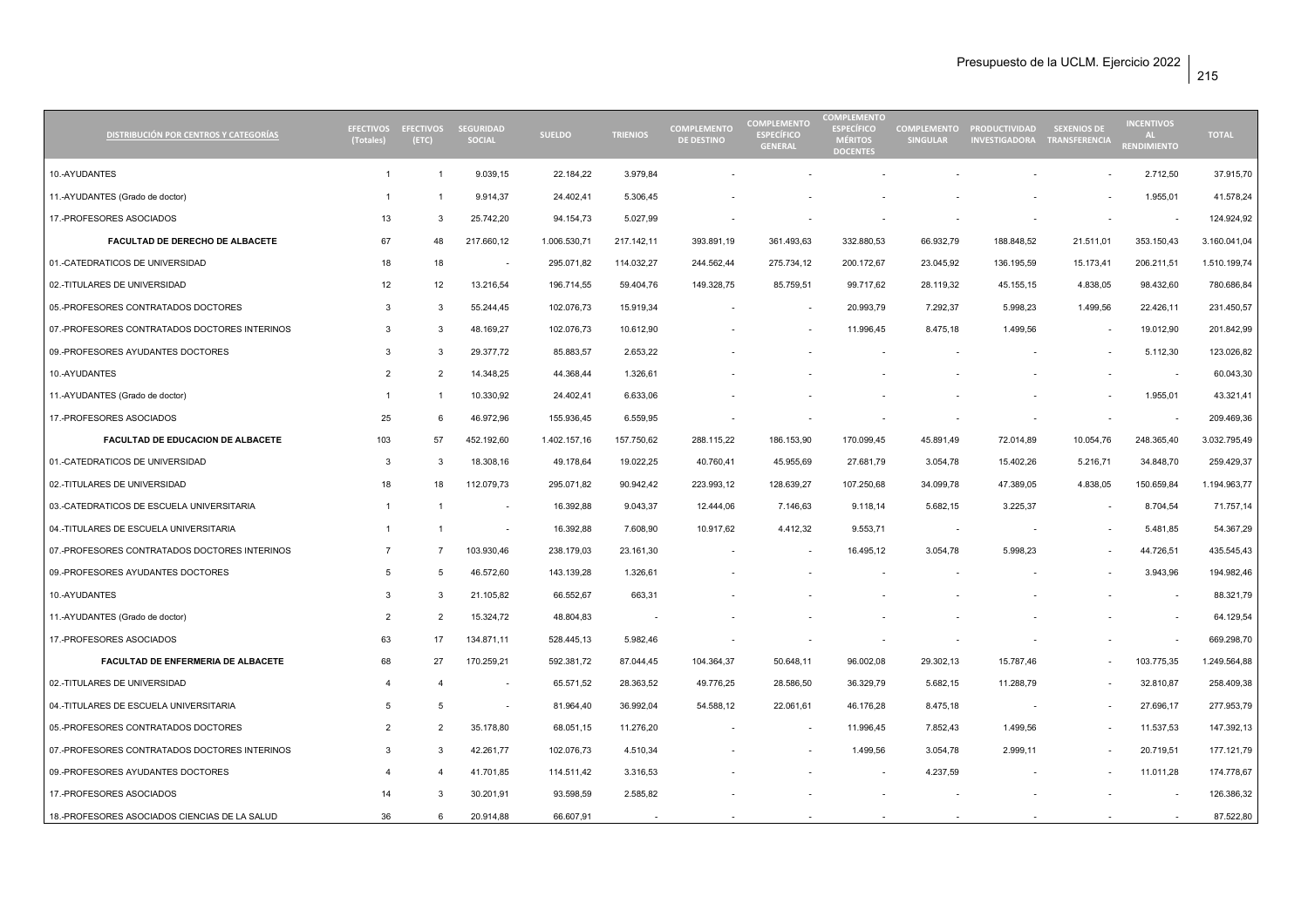| <b>DISTRIBUCIÓN POR CENTROS Y CATEGORÍAS</b>           | <b>EFECTIVOS</b><br>(Totales) | <b>EFECTIVOS</b><br>(ETC) | <b>SEGURIDAD</b><br><b>SOCIAL</b> | <b>SUELDO</b> | <b>TRIENIOS</b> | <b>COMPLEMENTO</b><br><b>DE DESTINO</b> | <b>COMPLEMENTO</b><br><b>ESPECÍFICO</b><br><b>GENERAL</b> | <b>COMPLEMENTO</b><br><b>ESPECÍFICO</b><br><b>MÉRITOS</b><br><b>DOCENTES</b> | <b>SINGULAR</b> | COMPLEMENTO PRODUCTIVIDAD<br>INVESTIGADORA TRANSFERENCIA | <b>SEXENIOS DE</b>       | INCENTIVOS<br>A1<br>RENDIMIENTO | <b>TOTAL</b> |
|--------------------------------------------------------|-------------------------------|---------------------------|-----------------------------------|---------------|-----------------|-----------------------------------------|-----------------------------------------------------------|------------------------------------------------------------------------------|-----------------|----------------------------------------------------------|--------------------------|---------------------------------|--------------|
|                                                        |                               |                           |                                   |               |                 |                                         |                                                           |                                                                              |                 |                                                          |                          |                                 |              |
| <b>FACULTAD DE FARMACIA DE ALBACETE</b>                | 50                            | 36                        | 305.792,91                        | 830.665,89    | 89.799,92       | 241.008,14                              | 168.473,64                                                | 117.363,78                                                                   | 46.341,46       | 108.585.57                                               | 5.595,36                 | 233.183,97                      | 2.146.810.64 |
| 01.-CATEDRATICOS DE UNIVERSIDAD                        | $\overline{4}$                | $\overline{4}$            |                                   | 65.571,52     | 19.022,25       | 54.347,21                               | 61.274,25                                                 | 42.161,35                                                                    |                 | 32.534,27                                                | 5.595,36                 | 46.464,93                       | 326.971,13   |
| 02.-TITULARES DE UNIVERSIDAD                           | 15                            | 15                        | 106.190,24                        | 245.893,19    | 42.351,34       | 186.660,94                              | 107.199,39                                                | 60.206,87                                                                    | 42.103,87       | 58.056,62                                                | $\overline{\phantom{a}}$ | 124.968,57                      | 973.631,01   |
| 05.-PROFESORES CONTRATADOS DOCTORES                    | $\mathbf{1}$                  | $\overline{1}$            | 15.719,76                         | 34.025,58     | 2.653,22        |                                         |                                                           | 2.999,11                                                                     |                 | 2.999,11                                                 |                          | 7.475,37                        | 65.872,16    |
| 07.-PROFESORES CONTRATADOS DOCTORES INTERINOS          | 8                             | 8                         | 118.068,55                        | 272.204,61    | 20.975,89       |                                         |                                                           | 11.996,45                                                                    | 4.237,59        | 14.995,56                                                |                          | 52.320,08                       | 494.798,73   |
| 09.-PROFESORES AYUDANTES DOCTORES                      | 3                             | 3                         | 28.386,34                         | 85.883,57     | 2.653,22        |                                         |                                                           |                                                                              |                 |                                                          |                          | 1.955,01                        | 118.878,14   |
| 10.-AYUDANTES                                          | $\overline{1}$                | $\overline{1}$            | 6.965,85                          | 22.184,22     |                 |                                         |                                                           |                                                                              |                 |                                                          |                          |                                 | 29.150,07    |
| 17.-PROFESORES ASOCIADOS                               | 13                            | 3                         | 25.024,91                         | 87.587,05     | 2.144,00        |                                         |                                                           |                                                                              |                 |                                                          |                          |                                 | 114.755,96   |
| 18.-PROFESORES ASOCIADOS CIENCIAS DE LA SALUD          | 5                             | $\overline{1}$            | 5.437,27                          | 17.316,16     | . —             |                                         |                                                           |                                                                              |                 |                                                          |                          |                                 | 22.753,43    |
| FACULTAD DE HUMANIDADES DE ALBACETE                    | 25                            | 19                        | 159.441,20                        | 409.874,54    | 85.417,85       | 177.645,09                              | 124.568,57                                                | 139.188,22                                                                   | 29.302,13       | 61.321,26                                                | 5.216,71                 | 149.358,42                      | 1.341.334,00 |
| 01.-CATEDRATICOS DE UNIVERSIDAD                        | 3                             | 3                         | $\overline{\phantom{a}}$          | 49.178,64     | 19.022,25       | 40.760,41                               | 45.955,69                                                 | 30.986,96                                                                    | 5.682,15        | 19.730,86                                                | 3.604,02                 | 34.848,70                       | 249.769,68   |
| 02.-TITULARES DE UNIVERSIDAD                           | 11                            | 11                        | 88.780,66                         | 180.321,67    | 53.262,29       | 136.884,69                              | 78.612,89                                                 | 93.205,69                                                                    | 15.144,80       | 37.091,73                                                | 1.612,68                 | 89.728,05                       | 774.645,14   |
| 05.-PROFESORES CONTRATADOS DOCTORES                    | $\overline{1}$                | $\overline{1}$            | 15.392,17                         | 34.025,58     | 3.316,53        |                                         |                                                           | 4.498,67                                                                     | $\sim$          | 1.499,56                                                 |                          | 5.768,77                        | 64.501,26    |
| 07.-PROFESORES CONTRATADOS DOCTORES INTERINOS          | 3                             | 3                         | 47.919,30                         | 102.076,73    | 9.816,79        |                                         |                                                           | 10.496,89                                                                    | 8.475,18        | 2.999,11                                                 |                          | 19.012,90                       | 200.796,90   |
| 17.-PROFESORES ASOCIADOS                               | $\overline{7}$                | $\overline{1}$            | 7.349,08                          | 44.271,93     |                 |                                         |                                                           |                                                                              |                 |                                                          |                          |                                 | 51.621,01    |
| <b>FACULTAD DE MEDICINA DE ALBACETE</b>                | 227                           | 74                        | 450.274,08                        | 1.600.218,79  | 186.878,05      | 473.155,48                              | 340.023,21                                                | 329.199,71                                                                   | 63.859,02       | 246.064,09                                               | 9.464,92                 | 373.004,45                      | 4.072.141,80 |
| 01.-CATEDRATICOS DE UNIVERSIDAD                        | 13                            | 12                        | $\overline{\phantom{a}}$          | 196.256,87    | 72.516,10       | 174.497,98                              | 168.504,18                                                | 149.427,16                                                                   | 11.364,31       | 113.795,12                                               | 7.965,36                 | 127.778,56                      | 1.022.105,65 |
| 02.-TITULARES DE UNIVERSIDAD                           | 24                            | 24                        | 98.902,15                         | 393.429,10    | 95.015,55       | 298.657,50                              | 171.519,02                                                | 154.280,09                                                                   | 36.167,10       | 111.275,19                                               | $\sim$                   | 194.604,90                      | 1.553.850,61 |
| 05.-PROFESORES CONTRATADOS DOCTORES                    | $\overline{2}$                | $\overline{2}$            | 35.406,73                         | 68.051,15     | 7.296,37        |                                         |                                                           | 8.997,34                                                                     | 7.852,43        | 5.998,23                                                 | 1.499,56                 | 13.244,14                       | 148.345,93   |
| 07.-PROFESORES CONTRATADOS DOCTORES INTERINOS          | 5                             | 5                         | 81.349,02                         | 170.127,88    | 12.050,04       |                                         |                                                           | 16.495,12                                                                    | 8.475,18        | 14.995,56                                                |                          | 37.376,85                       | 340.869,65   |
| 11.-AYUDANTES (Grado de doctor)                        | $\overline{1}$                |                           | 7.662,36                          | 24.402,41     |                 |                                         |                                                           |                                                                              |                 |                                                          |                          |                                 | 32.064,77    |
| 17.-PROFESORES ASOCIADOS                               | 16                            | $\overline{a}$            | 31.567,21                         | 125.701,04    |                 |                                         |                                                           |                                                                              |                 |                                                          |                          |                                 | 157.268.25   |
| 18.-PROFESORES ASOCIADOS CIENCIAS DE LA SALUD          | 166                           | 27                        | 195.386,61                        | 622.250,34    |                 |                                         |                                                           |                                                                              |                 |                                                          |                          |                                 | 817.636,94   |
| FACULTAD DE RELACIONES LABORALES Y RR. HH. DE ALBACETE | 21                            | 15                        | 133.637,88                        | 365.403,11    | 53.471,29       | 101.837,98                              | 73.516,88                                                 | 71.994,99                                                                    | 37.154,56       | 27.317,57                                                | 1.991,34                 | 94.650,39                       | 960.975,98   |
| 01.-CATEDRATICOS DE UNIVERSIDAD                        | $\overline{2}$                | $\overline{2}$            | $\overline{\phantom{a}}$          | 32.785,76     | 12.047,42       | 27.173,60                               | 30.637,12                                                 | 23.918,86                                                                    | 13.534,58       | 12.803,41                                                | 1.991,34                 | 23.232,47                       | 178.124,57   |
| 02.-TITULARES DE UNIVERSIDAD                           | 6                             | 6                         | 43.705,16                         | 98.357,27     | 26.113,99       | 74.664,37                               | 42.879,76                                                 | 39.078,79                                                                    | 4.237,59        | 14.514,16                                                |                          | 48.212,65                       | 391.763,74   |
| 05.-PROFESORES CONTRATADOS DOCTORES                    |                               |                           | 17.761,82                         | 34.025,58     | 4.510,34        |                                         |                                                           | 4.498,67                                                                     | 7.852,43        |                                                          |                          | 5.768,77                        | 74.417,60    |
| 07.-PROFESORES CONTRATADOS DOCTORES INTERINOS          | $\overline{2}$                | $\overline{2}$            | 30.095,00                         | 68.051,15     | 4.643,14        |                                         |                                                           | 4.498,67                                                                     | 7.292,37        |                                                          |                          | 11.537,53                       | 126.117,86   |
| 09-PROFESORES AYUDANTES DOCTORES                       |                               |                           | 10.616.02                         | 28.627.86     | 1.326.61        |                                         |                                                           |                                                                              |                 |                                                          |                          | 3.943.96                        | 44.514.45    |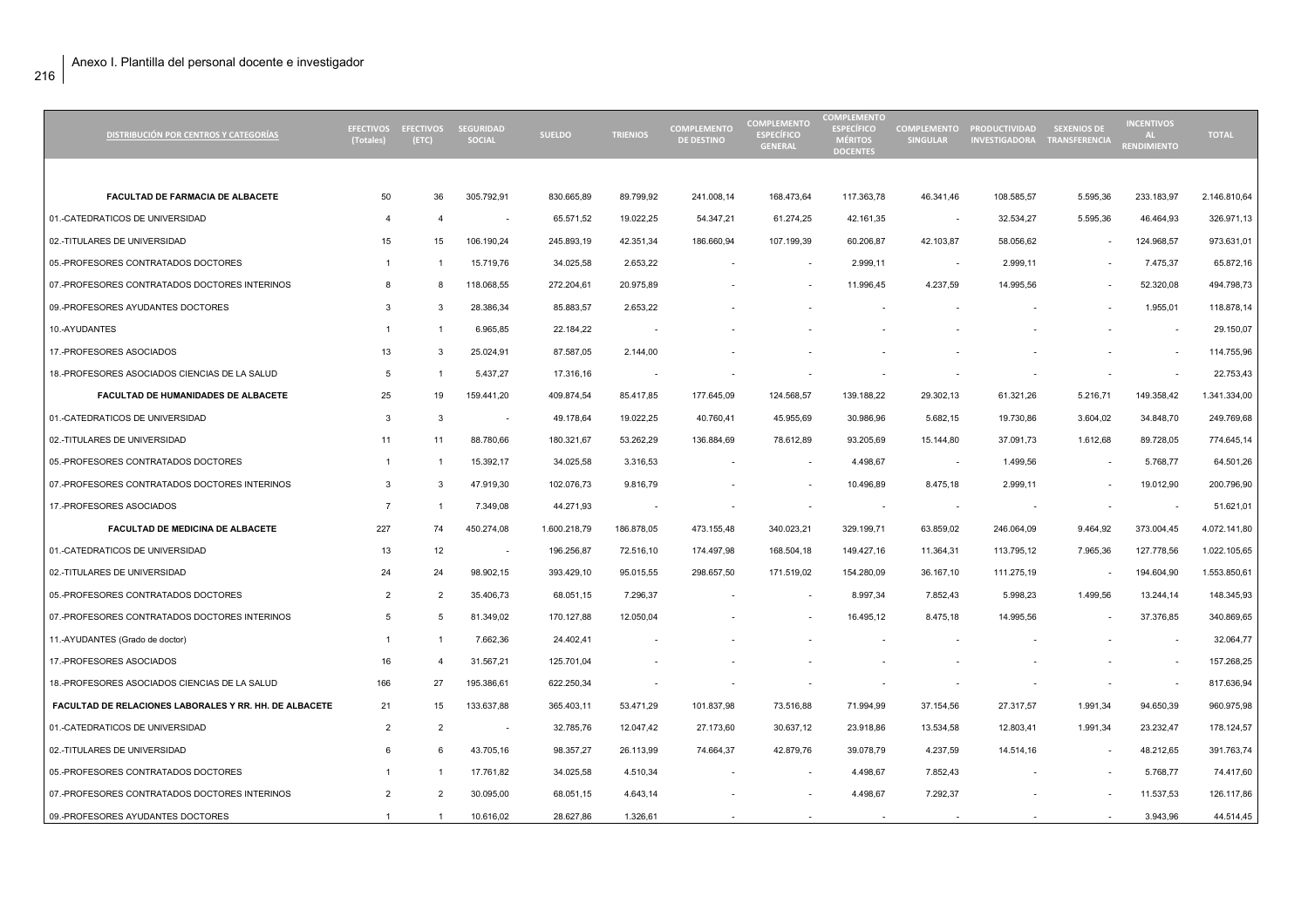| <b>DISTRIBUCIÓN POR CENTROS Y CATEGORÍAS</b>              | (Totales)      | EFECTIVOS EFECTIVOS<br>(ETC) | <b>SEGURIDAD</b><br><b>SOCIAL</b> | <b>SUELDO</b> | <b>TRIENIOS</b> | <b>COMPLEMENTO</b><br><b>DE DESTINO</b> | <b>COMPLEMENTO</b><br><b>ESPECÍFICO</b><br><b>GENERAL</b> | <b>COMPLEMENTO</b><br><b>ESPECÍFICO</b><br><b>MÉRITOS</b><br><b>DOCENTES</b> | <b>SINGULAR</b>          | COMPLEMENTO PRODUCTIVIDAD<br>INVESTIGADORA TRANSFERENCIA | <b>SEXENIOS DE</b> | INCENTIVOS<br>AL.<br>RENDIMIENTO | <b>TOTAL</b>  |
|-----------------------------------------------------------|----------------|------------------------------|-----------------------------------|---------------|-----------------|-----------------------------------------|-----------------------------------------------------------|------------------------------------------------------------------------------|--------------------------|----------------------------------------------------------|--------------------|----------------------------------|---------------|
| 11.-AYUDANTES (Grado de doctor)                           | $\overline{1}$ | $\overline{1}$               | 9.787,02                          | 24.402,41     | 663,31          |                                         |                                                           |                                                                              | 4.237,59                 |                                                          |                    | 1.955,01                         | 41.045,35     |
| 17.-PROFESORES ASOCIADOS                                  | $\overline{7}$ | $\overline{2}$               | 21.672,86                         | 64.855,36     | 4.166,48        |                                         |                                                           |                                                                              |                          |                                                          |                    | $\overline{\phantom{a}}$         | 90.694,70     |
| 14.-EMERITOS                                              | $\overline{1}$ | $\mathsf 0$                  |                                   | 14.297,72     |                 |                                         |                                                           |                                                                              |                          |                                                          |                    |                                  | 14.297,72     |
| E.T.S. DE INGENIEROS INDUSTRIALES DE ALBACETE             | 66             | 53                           | 274.204,95                        | 1.077.541,88  | 223.348,55      | 482.632,54                              | 316.781,83                                                | 308.264,17                                                                   | 44.019,53                | 112.589,62                                               | 12.424,75          | 349.333,96                       | 3.201.141,78  |
| 01.-CATEDRATICOS DE UNIVERSIDAD                           | $\overline{7}$ | $\overline{7}$               | $\sim$                            | 114.750,15    | 42.483,01       | 95.107,61                               | 107.229,93                                                | 71.298,83                                                                    | 5.682,15                 | 41.597,56                                                | 5.974,02           | 81.313,63                        | 565.436,92    |
| 02.-TITULARES DE UNIVERSIDAD                              | 23             | 23                           | 131.880,75                        | 377.036,22    | 96.931,84       | 286.213,43                              | 164.372,40                                                | 141.263,44                                                                   | 38.337,37                | 63.268,02                                                | 6.450,74           | 194.182,55                       | 1.499.936,75  |
| 03.-CATEDRATICOS DE ESCUELA UNIVERSITARIA                 | $\overline{2}$ | $\overline{2}$               | $\overline{\phantom{a}}$          | 32.785,76     | 15.217,80       | 24.888,12                               | 14.293,25                                                 | 21.420,86                                                                    | $\overline{\phantom{a}}$ | 3.225,37                                                 |                    | 15.401,78                        | 127.232,94    |
| 04.-TITULARES DE ESCUELA UNIVERSITARIA                    | $\overline{7}$ | $\overline{7}$               | $\overline{\phantom{a}}$          | 114.750,15    | 48.072,75       | 76.423,37                               | 30.886,25                                                 | 65.283,71                                                                    |                          |                                                          |                    | 38.372,96                        | 373.789,18    |
| 05.-PROFESORES CONTRATADOS DOCTORES                       | $\overline{1}$ | $\overline{1}$               | 17.494,59                         | 34.025,58     | 5.306,45        |                                         | $\overline{\phantom{a}}$                                  | 5.998,23                                                                     |                          | 2.999,11                                                 |                    | 7.475,37                         | 73.299,33     |
| 07.-PROFESORES CONTRATADOS DOCTORES INTERINOS             | $\overline{2}$ | $\overline{2}$               | 29.216,14                         | 68.051,15     | 8.086,46        |                                         |                                                           | 2.999,11                                                                     |                          | 1.499,56                                                 |                    | 12.587,67                        | 122.440,10    |
| 09.-PROFESORES AYUDANTES DOCTORES                         | 5              | 5                            | 45.778,85                         | 143.139,28    | 2.653,22        |                                         |                                                           |                                                                              |                          |                                                          |                    |                                  | 191.571,35    |
| 10.-AYUDANTES                                             | $\overline{1}$ | $\overline{1}$               | 6.965,85                          | 22.184,22     |                 |                                         |                                                           |                                                                              |                          |                                                          |                    |                                  | 29.150,07     |
| 17.-PROFESORES ASOCIADOS                                  | 18             | 5                            | 42.868,77                         | 170.819,36    | 4.597,02        |                                         |                                                           |                                                                              |                          |                                                          |                    |                                  | 218.285,15    |
| <b>CIUDAD REAL</b>                                        | 875            | 601                          | 3.554.543.96                      | 12.605.355,58 | 2.450.767.61    | 5.137.383.74                            | 3.976.994.45                                              | 3.694.288.38                                                                 | 637.389,78               | 1.905.195,46                                             | 151.106.06         | 4.274.418.46                     | 38.387.443,47 |
| E.T.S. DE INGENIEROS AGRONOMOS DE CIUDAD REAL             | 39             | 32                           | 107.229,93                        | 630.236,89    | 154.864,87      | 311.476,90                              | 197.712,85                                                | 218.314,35                                                                   | 29.302,13                | 83.036,79                                                | 9.676,10           | 217.798,24                       | 1.959.649,07  |
| 01.-CATEDRATICOS DE UNIVERSIDAD                           | 3              | $\mathbf{3}$                 | $\overline{\phantom{a}}$          | 49.178,64     | 13.949,65       | 40.760,41                               | 45.955,69                                                 | 23.591,50                                                                    | 8.475,18                 | 14.266,29                                                | 1.612,68           | 34.848,70                        | 232.638,73    |
| 02.-TITULARES DE UNIVERSIDAD                              | 18             | 18                           | 29.018,42                         | 295.071,82    | 106.180,75      | 223.993,12                              | 128.639,27                                                | 151.827,47                                                                   | 20.826,95                | 62.772,28                                                | 8.063,42           | 145.060,30                       | 1.171.453,82  |
| 03.-CATEDRATICOS DE ESCUELA UNIVERSITARIA                 | $\overline{2}$ | $\overline{2}$               | $\overline{\phantom{a}}$          | 32.785,76     | 13.315,57       | 24.888,12                               | 14.293,25                                                 | 22.288,40                                                                    |                          |                                                          |                    | 13.394,48                        | 120.965,59    |
| 04.-TITULARES DE ESCUELA UNIVERSITARIA                    | 2              | $\overline{2}$               | $\sim$                            | 32.785,76     | 13.315,57       | 21.835,25                               | 8.824,64                                                  | 19.107,43                                                                    |                          |                                                          |                    | 11.250,62                        | 107.119,26    |
| 05.-PROFESORES CONTRATADOS DOCTORES                       | $\mathbf{1}$   | $\overline{1}$               | 15.457,18                         | 34.025,58     | 3.316,53        |                                         |                                                           |                                                                              |                          | 4.498,67                                                 |                    | 7.475,37                         | 64.773,32     |
| 07.-PROFESORES CONTRATADOS DOCTORES INTERINOS             | $\overline{1}$ | $\overline{1}$               | 14.033.89                         | 34.025,58     | 1.989.92        |                                         |                                                           | 1.499.56                                                                     |                          | 1.499,56                                                 |                    | 5.768,77                         | 58.817.26     |
| 09.-PROFESORES AYUDANTES DOCTORES                         | 3              | 3                            | 27.384,00                         | 85.883,57     | 1.326,61        |                                         |                                                           |                                                                              |                          |                                                          |                    |                                  | 114.594,18    |
| 17.-PROFESORES ASOCIADOS                                  | 9              | 2                            | 21.336,44                         | 66.480,19     | 1.470,27        |                                         |                                                           |                                                                              |                          |                                                          |                    |                                  | 89.286,90     |
| E.T.S. DE INGENIERIA CAMINOS, CANALES Y PUERTOS DE C-REAL | 42             | 33                           | 254.057,15                        | 732.054,55    | 117.636,24      | 279.483,07                              | 198.085,45                                                | 173.555,11                                                                   | 59.315,98                | 96.267,40                                                | 12.803,41          | 256.426,22                       | 2.179.684,58  |
| 01.-CATEDRATICOS DE UNIVERSIDAD                           | 5              | $5\phantom{.0}$              | $\sim$                            | 81.964,40     | 26.631,14       | 67.934,01                               | 76.592,81                                                 | 50.990,31                                                                    | 7.852,43                 | 35.890,43                                                | 7.965,36           | 58.081,16                        | 413.902,05    |
| 02.-TITULARES DE UNIVERSIDAD                              | 17             | 17                           | 104.580,42                        | 278.678,95    | 63.876,95       | 211.549,06                              | 121.492,64                                                | 94.073,23                                                                    | 47.225,96                | 48.380,52                                                | 4.838,05           | 141.955,30                       | 1.116.651,08  |
| 05.-PROFESORES CONTRATADOS DOCTORES                       | $\overline{2}$ | $\overline{2}$               | 32.415,90                         | 68.051,15     | 8.622,98        |                                         | $\overline{\phantom{a}}$                                  | 10.496,89                                                                    |                          | 2.999,11                                                 |                    | 13.244,14                        | 135.830,17    |
| 07.-PROFESORES CONTRATADOS DOCTORES INTERINOS             | 6              | 6                            | 92.288,13                         | 204.153,46    | 15.919,34       |                                         |                                                           | 17.994,68                                                                    | 4.237,59                 | 8.997,34                                                 |                    | 43.145,61                        | 386.736,15    |
| 17.-PROFESORES ASOCIADOS                                  | 11             | 3                            | 24.772,69                         | 84.908,88     | 2.585,82        |                                         |                                                           |                                                                              |                          |                                                          |                    |                                  | 112.267,40    |
| 14.-EMERITOS                                              |                | $\mathbf 0$                  |                                   | 14.297,72     |                 |                                         |                                                           |                                                                              |                          |                                                          |                    |                                  | 14.297.72     |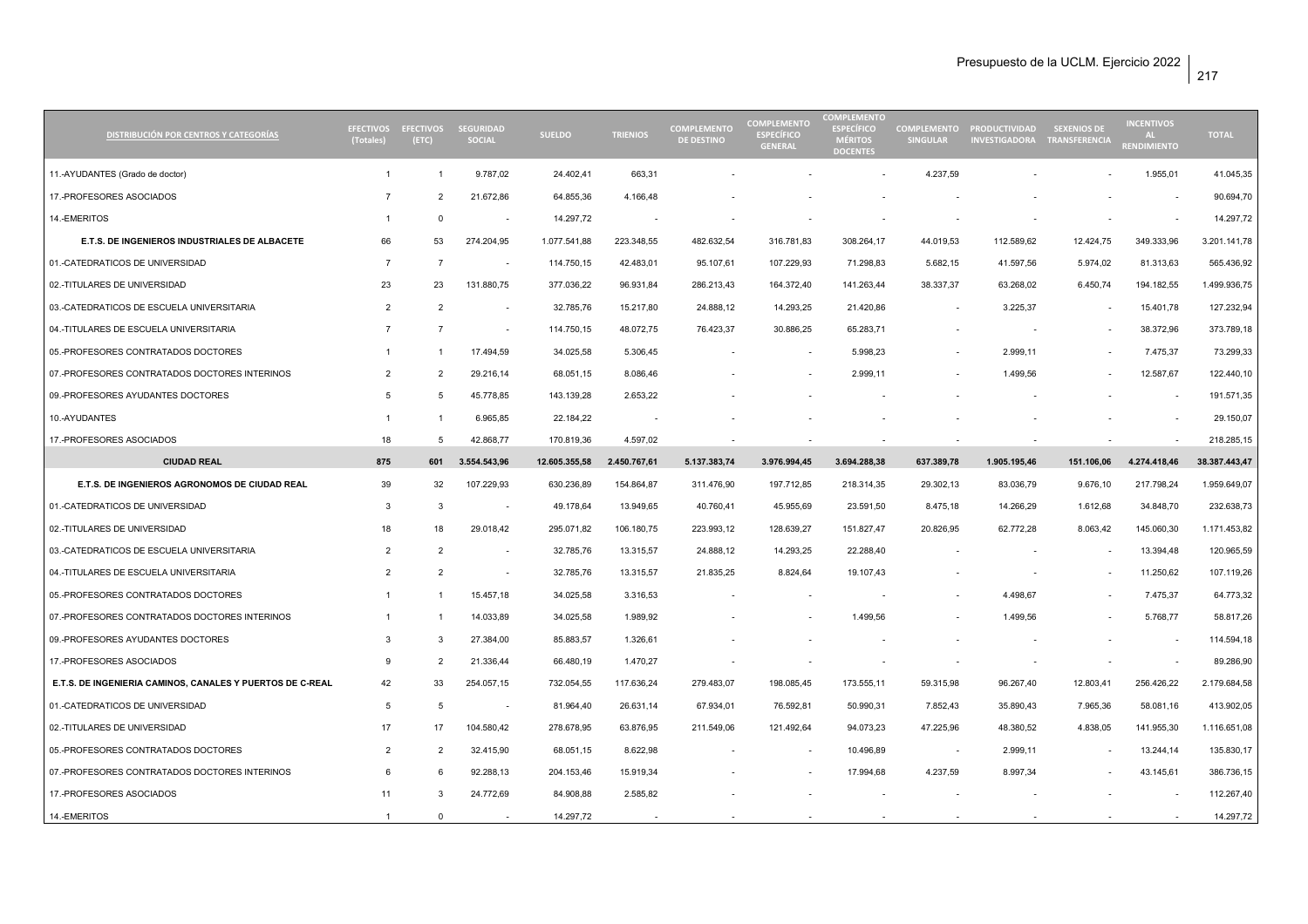| <b>DISTRIBUCIÓN POR CENTROS Y CATEGORÍAS</b>           | <b>EFECTIVOS</b><br>(Totales) | <b>EFECTIVOS</b><br>(ETC) | <b>SEGURIDAD</b><br><b>SOCIAL</b> | <b>SUELDO</b> | <b>TRIENIOS</b> | <b>COMPLEMENTO</b><br><b>DE DESTINO</b> | <b>COMPLEMENTO</b><br><b>ESPECÍFICO</b><br><b>GENERAL</b> | <b>COMPLEMENTO</b><br><b>ESPECÍFICO</b><br><b>MERITOS</b><br><b>DOCENTES</b> | <b>COMPLEMENTO</b><br><b>SINGULAR</b> | <b>PRODUCTIVIDAD</b><br>INVESTIGADORA TRANSFERENCIA | <b>SEXENIOS DE</b> | <b>INCENTIVOS</b><br>AL.<br><b>RENDIMIENTO</b> | <b>TOTAL</b> |
|--------------------------------------------------------|-------------------------------|---------------------------|-----------------------------------|---------------|-----------------|-----------------------------------------|-----------------------------------------------------------|------------------------------------------------------------------------------|---------------------------------------|-----------------------------------------------------|--------------------|------------------------------------------------|--------------|
| <b>ESCUELA DE INGENIERIA MINERA E INDUSTRIAL</b>       | 44                            | 37                        | 109.134,38                        | 690.979,94    | 179.620,91      | 352.094,52                              | 209.893.52                                                | 256.629,45                                                                   | 54.999,97                             | 57.582,99                                           | 1.991,34           | 228.487,54                                     | 2.141.414.56 |
| 01.-CATEDRATICOS DE UNIVERSIDAD                        | 3                             | 3                         | $\sim$                            | 49.178,64     | 15.217,80       | 40.760,41                               | 45.955,69                                                 | 31.002,96                                                                    | 11.364,31                             | 19.992,44                                           | 1.991,34           | 34.848,70                                      | 250.312,27   |
| 02.-TITULARES DE UNIVERSIDAD                           | 16                            | 16                        | 29.899,67                         | 262.286,07    | 85.199,88       | 199.105,00                              | 114.346,01                                                | 126.358,11                                                                   | 21.814,41                             | 36.225,74                                           |                    | 125.221,56                                     | 1.000.456,45 |
| 03.-CATEDRATICOS DE ESCUELA UNIVERSITARIA              | $\overline{2}$                | $\overline{2}$            | $\overline{\phantom{a}}$          | 32.785,76     | 14.583,72       | 24.888,12                               | 14.293,25                                                 | 21.710,04                                                                    | $\overline{\phantom{a}}$              | 1.364,82                                            |                    | 13.394,48                                      | 123.020,19   |
| 04.-TITULARES DE ESCUELA UNIVERSITARIA                 | 8                             | 8                         | $\overline{\phantom{a}}$          | 131.143,03    | 51.994,14       | 87.340,99                               | 35.298,57                                                 | 70.060,56                                                                    | 7.292,37                              |                                                     |                    | 44.141,72                                      | 427.271,38   |
| 07.-PROFESORES CONTRATADOS DOCTORES INTERINOS          | $\overline{2}$                | $\overline{2}$            | 32.571,24                         | 68.051,15     | 7.187,70        |                                         |                                                           | 7.497,78                                                                     | 10.291,29                             |                                                     |                    | 10.881,07                                      | 136.480,23   |
| 09.-PROFESORES AYUDANTES DOCTORES                      | $\overline{2}$                | $\overline{2}$            | 17.978,29                         | 57.255,71     |                 |                                         |                                                           |                                                                              |                                       |                                                     |                    |                                                | 75.234,01    |
| 10.-AYUDANTES                                          | $\overline{1}$                | $\overline{1}$            | 8.921,28                          | 22.184,22     | 1.989,92        |                                         |                                                           |                                                                              | 4.237,59                              |                                                     |                    |                                                | 37.333,01    |
| 17.-PROFESORES ASOCIADOS                               | 10                            | 3                         | 19.763,90                         | 68.095,35     | 3.447,76        |                                         |                                                           |                                                                              |                                       |                                                     |                    |                                                | 91.307,01    |
| ESCUELA SUPERIOR DE INFORMATICA DE CIUDAD REAL         | 78                            | 62                        | 402.303,80                        | 1.183.772,66  | 251.480,71      | 638.193,12                              | 496.223,23                                                | 369.327,09                                                                   | 65.833,94                             | 202.966,73                                          | 32.057,56          | 500.269,83                                     | 4.142.428,68 |
| 01.-CATEDRATICOS DE UNIVERSIDAD                        | 18                            | 18                        | 19.059,07                         | 295.071,82    | 97.013,45       | 244.562,44                              | 275.734,12                                                | 159.645,25                                                                   | 31.306,76                             | 100.972,69                                          | 20.768,77          | 209.092,19                                     | 1.453.226,55 |
| 02.-TITULARES DE UNIVERSIDAD                           | 29                            | 29                        | 254.246,09                        | 475.393,50    | 119.957,07      | 360.877,81                              | 207.252,15                                                | 179.613,87                                                                   | 28.417,63                             | 98.994,93                                           | 11.288,79          | 252.431,69                                     | 1.988.473,53 |
| 04.-TITULARES DE ESCUELA UNIVERSITARIA                 | 3                             | 3                         |                                   | 49.178,64     | 19.022,25       | 32.752,87                               | 13.236,96                                                 | 27.068,85                                                                    | $\overline{\phantom{a}}$              |                                                     |                    | 16.445,55                                      | 157.705,12   |
| 07.-PROFESORES CONTRATADOS DOCTORES INTERINOS          | 3                             | 3                         | 43.155,69                         | 102.076,73    | 8.220,71        |                                         |                                                           | 2.999,11                                                                     | 3.054,78                              | 2.999,11                                            |                    | 18.356,44                                      | 180.862,57   |
| 09.-PROFESORES AYUDANTES DOCTORES                      | 3                             | 3                         | 30.386,62                         | 85.883,57     | 3.979,84        |                                         |                                                           |                                                                              | 3.054,78                              |                                                     |                    | 3.943,96                                       | 127.248,77   |
| 10.-AYUDANTES                                          | $\overline{2}$                | $\overline{2}$            | 14.139,97                         | 44.368,44     | 663,31          |                                         |                                                           |                                                                              |                                       |                                                     |                    |                                                | 59.171,72    |
| 17.-PROFESORES ASOCIADOS                               | 20                            | $\overline{4}$            | 41.316,36                         | 131.799,97    | 2.624,09        |                                         |                                                           |                                                                              |                                       |                                                     |                    |                                                | 175.740,42   |
| FACULTAD DE CIENCIAS Y TECNOLOGIAS QUIMICAS DE C. REAL | 101                           | 93                        | 255.179,38                        | 1.627.580,18  | 482.968,05      | 1.148.786,26                            | 1.012.984,08                                              | 845.853,13                                                                   | 92.281,93                             | 566.531,36                                          | 32.945,66          | 886.833,70                                     | 6.951.943,73 |
| 01.-CATEDRATICOS DE UNIVERSIDAD                        | 47                            | 47                        | 66.015,78                         | 770.465,32    | 272.018,11      | 638.579,70                              | 719.972.42                                                | 492.651,51                                                                   | 51.645,19                             | 357.582,83                                          | 29.720,29          | 531.435,02                                     | 3.930.086.16 |
| 02.-TITULARES DE UNIVERSIDAD                           | 41                            | 41                        | 126.524,16                        | 672.108,05    | 197.957,14      | 510.206,56                              | 293.011,66                                                | 347.203,40                                                                   | 40.636,74                             | 202.950,30                                          | 3.225,37           | 337.042,24                                     | 2.730.865,62 |
| 07.-PROFESORES CONTRATADOS DOCTORES INTERINOS          | 3                             | 3                         | 45.037,07                         | 102.076,73    | 11.268,92       |                                         |                                                           | 5.998,23                                                                     |                                       | 5.998,23                                            |                    | 18.356,44                                      | 188.735,60   |
| 17.-PROFESORES ASOCIADOS                               | 8                             | $\overline{2}$            | 17.602,38                         | 54.334,65     | 1.723,88        |                                         |                                                           |                                                                              |                                       |                                                     |                    |                                                | 73.660,91    |
| 14.-EMERITOS                                           | $\overline{2}$                | $\overline{1}$            | $\sim$                            | 28.595,44     |                 |                                         |                                                           |                                                                              |                                       |                                                     |                    |                                                | 28.595,44    |
| FACULTAD DE DERECHO Y CIENCIAS SOCIALES DE C-REAL      | 104                           | 75                        | 517.916,95                        | 1.654.892,17  | 338.068,80      | 603.991,33                              | 473.105,34                                                | 484.290,84                                                                   | 63.504,87                             | 186.054,67                                          | 14.416,09          | 512.494,94                                     | 4.848.736,00 |
| 01.-CATEDRATICOS DE UNIVERSIDAD                        | 19                            | 18                        | 56.888,71                         | 303.039,42    | 118.782,81      | 257.084,02                              | 275.734,12                                                | 199.174,74                                                                   | 15.704,86                             | 104.712,81                                          | 12.803,41          | 197.569,46                                     | 1.541.494,35 |
| 02.-TITULARES DE UNIVERSIDAD                           | 27                            | 27                        | 119.563,16                        | 442.607,74    | 138.880,73      | 335.989,68                              | 192.958,90                                                | 206.675,52                                                                   | 43.562,43                             | 69.345,41                                           | 1.612,68           | 214.949,62                                     | 1.766.145,87 |
| 04.-TITULARES DE ESCUELA UNIVERSITARIA                 | $\overline{1}$                | $\mathbf{1}$              |                                   | 16.392,88     | 6.340,75        | 10.917,62                               | 4.412,32                                                  | 7.961,43                                                                     |                                       |                                                     |                    | 5.481,85                                       | 51.506,85    |
| 05.-PROFESORES CONTRATADOS DOCTORES                    | 6                             | 6                         | 97.035,70                         | 204.153,46    | 25.868,93       |                                         |                                                           | 32.990,24                                                                    | 4.237,59                              | 5.998,23                                            |                    | 36.319,20                                      | 406.603,35   |
| 07.-PROFESORES CONTRATADOS DOCTORES INTERINOS          | 8                             | 8                         | 123.213.05                        | 272.204.61    | 27.858,85       |                                         |                                                           | 37.488,91                                                                    |                                       | 5.998.23                                            |                    | 49.563,34                                      | 516.326,98   |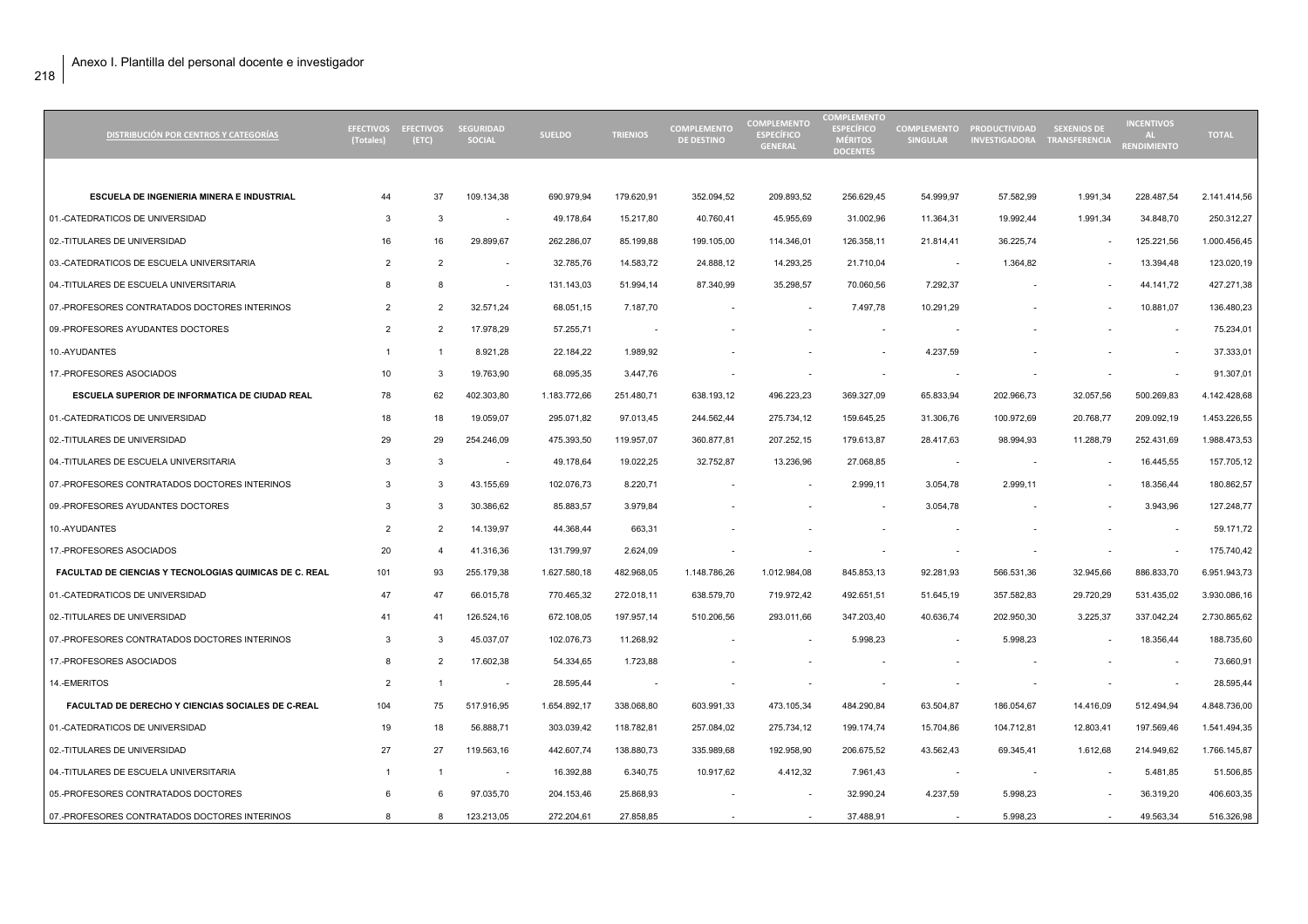| ۰, |  |
|----|--|
|----|--|

| <b>DISTRIBUCIÓN POR CENTROS Y CATEGORÍAS</b>  | <b>EFECTIVOS</b><br>(Totales) | <b>EFECTIVOS</b><br>(ETC) | <b>SEGURIDAD</b><br><b>SOCIAL</b> | <b>SUELDO</b> | <b>TRIENIOS</b> | <b>COMPLEMENTO</b><br><b>DE DESTINO</b> | <b>COMPLEMENTO</b><br>ESPECÍFICO<br><b>GENERAL</b> | <b>COMPLEMENTO</b><br><b>ESPECÍFICO</b><br><b>MERITOS</b><br><b>DOCENTES</b> | <b>SINGULAR</b> | COMPLEMENTO PRODUCTIVIDAD<br>INVESTIGADORA TRANSFERENCIA | <b>SEXENIOS DE</b>       | <b>INCENTIVOS</b><br>AL.<br><b>RENDIMIENTO</b> | <b>TOTAL</b> |
|-----------------------------------------------|-------------------------------|---------------------------|-----------------------------------|---------------|-----------------|-----------------------------------------|----------------------------------------------------|------------------------------------------------------------------------------|-----------------|----------------------------------------------------------|--------------------------|------------------------------------------------|--------------|
| 09.-PROFESORES AYUDANTES DOCTORES             | $\overline{2}$                | $\overline{2}$            | 20.646,55                         | 57.255,71     | 4.643,14        |                                         |                                                    |                                                                              |                 |                                                          |                          | 3.943,96                                       | 86.489,37    |
| 10.-AYUDANTES                                 |                               | -1                        | 9.009,58                          | 22.184,22     | 4.643,14        |                                         |                                                    |                                                                              |                 |                                                          |                          | 1.955,01                                       | 37.791,95    |
| 11.-AYUDANTES (Grado de doctor)               | $\overline{2}$                | $\overline{2}$            | 17.606,29                         | 48.804,83     | 4.643,14        |                                         |                                                    |                                                                              |                 |                                                          |                          | 2.712,50                                       | 73.766,76    |
| 17.-PROFESORES ASOCIADOS                      | 37                            | 9                         | 73.953,91                         | 273.951,59    | 6.407,29        |                                         |                                                    |                                                                              |                 |                                                          |                          | $\overline{\phantom{a}}$                       | 354.312,79   |
| 14.-EMERITOS                                  | -1                            | $\overline{0}$            |                                   | 14.297,72     |                 |                                         |                                                    |                                                                              |                 |                                                          |                          |                                                | 14.297,72    |
| FACULTAD DE EDUCACION DE CIUDAD REAL          | 90                            | 51                        | 381.932,13                        | 1.349.347,40  | 137.565,48      | 198.721,30                              | 119.783,65                                         | 134.346,42                                                                   | 47.074,31       | 39.920,16                                                | 4.838,05                 | 205.832,34                                     | 2.619.361,23 |
| 01.-CATEDRATICOS DE UNIVERSIDAD               | -1                            | - 1                       | $\overline{\phantom{a}}$          | 16.392,88     | 4.438,52        | 13.586,80                               | 15.318,56                                          | 5.066,04                                                                     | 3.054,78        | 2.977,50                                                 | 1.612,68                 | 11.616,23                                      | 74.064,00    |
| 02.-TITULARES DE UNIVERSIDAD                  | 14                            | 14                        | 27.249,88                         | 229.500,31    | 75.632,16       | 174.216,87                              | 100.052,76                                         | 89.735,54                                                                    | 27.691,92       | 23.446,66                                                | 3.225,37                 | 104.026,93                                     | 854.778,40   |
| 04.-TITULARES DE ESCUELA UNIVERSITARIA        | $\mathbf{1}$                  | $\overline{1}$            |                                   | 16.392,88     | 7.608,90        | 10.917,62                               | 4.412,32                                           | 9.553,71                                                                     |                 |                                                          |                          | 5.481,85                                       | 54.367,29    |
| 05.-PROFESORES CONTRATADOS DOCTORES           | $\overline{2}$                | $\overline{2}$            | 32.535,22                         | 68.051,15     | 7.296,37        |                                         |                                                    | 8.997,34                                                                     |                 | 4.498,67                                                 |                          | 14.950,74                                      | 136.329,48   |
| 07.-PROFESORES CONTRATADOS DOCTORES INTERINOS | 11                            | 11                        | 162.723,89                        | 374.281,33    | 30.811,38       |                                         |                                                    | 20.993,79                                                                    | 16.327,61       | 8.997,34                                                 |                          | 67.801,57                                      | 681.936,92   |
| 09.-PROFESORES AYUDANTES DOCTORES             | $\overline{4}$                | $\overline{4}$            | 36.789,70                         | 114.511,42    | 2.653,22        |                                         |                                                    |                                                                              |                 |                                                          |                          | $\overline{\phantom{a}}$                       | 153.954,35   |
| 10.-AYUDANTES                                 | $\overline{2}$                | $\overline{2}$            | 14.139,97                         | 44.368,44     | 663,31          |                                         |                                                    |                                                                              |                 |                                                          |                          |                                                | 59.171,72    |
| 11.-AYUDANTES (Grado de doctor)               | $\overline{2}$                | $\overline{2}$            | 16.327,06                         | 48.804,83     | 1.326,61        |                                         |                                                    |                                                                              |                 |                                                          |                          | 1.955,01                                       | 68.413,51    |
| 17.-PROFESORES ASOCIADOS                      | 53                            | 14                        | 92.166,42                         | 437.044,15    | 7.135,00        |                                         |                                                    |                                                                              |                 |                                                          |                          |                                                | 536.345,57   |
| <b>FACULTAD DE ENFERMERIA DE CIUDAD REAL</b>  | 61                            | 22                        | 146.820,75                        | 485.263,48    | 62.979,87       | 58.783,74                               | 35.702,15                                          | 53.200,83                                                                    | 26.247,35       | 13.071,53                                                |                          | 66.233,89                                      | 948.303.59   |
| 01.-CATEDRATICOS DE UNIVERSIDAD               | $\overline{1}$                |                           |                                   | 16.392,88     | 6.974,82        | 13.586,80                               | 15.318,56                                          | 11.883,14                                                                    | 5.682,15        | 8.572,86                                                 |                          | 11.616,23                                      | 90.027,46    |
| 02.-TITULARES DE UNIVERSIDAD                  |                               |                           |                                   | 16.392,88     | 9.043,37        | 12.444,06                               | 7.146,63                                           | 9.842,89                                                                     | 7.852,43        |                                                          |                          | 6.697,24                                       | 69.419,50    |
| 04.-TITULARES DE ESCUELA UNIVERSITARIA        | 3                             | 3                         |                                   | 49.178,64     | 19.656,32       | 32.752,87                               | 13.236,96                                          | 25.476,57                                                                    | 8.475,18        |                                                          |                          | 16.445,55                                      | 165.222,09   |
| 07.-PROFESORES CONTRATADOS DOCTORES INTERINOS | 5                             | 5                         | 74.708,36                         | 170.127,88    | 25.978,75       |                                         |                                                    | 5.998,23                                                                     | 4.237,59        | 4.498,67                                                 |                          | 27.530,90                                      | 313.080,37   |
| 09.-PROFESORES AYUDANTES DOCTORES             | $\overline{2}$                | $\overline{2}$            | 19.605,16                         | 57.255,71     | 1.326,61        |                                         |                                                    |                                                                              |                 |                                                          |                          | 3.943,96                                       | 82.131,45    |
| 17.-PROFESORES ASOCIADOS                      | 13                            | $\overline{4}$            | 31.592,35                         | 109.307,58    |                 |                                         |                                                    |                                                                              |                 |                                                          |                          |                                                | 140.899,93   |
| 18.-PROFESORES ASOCIADOS CIENCIAS DE LA SALUD | 36                            | 6                         | 20.914,88                         | 66.607,91     |                 |                                         |                                                    |                                                                              |                 |                                                          |                          |                                                | 87.522.80    |
| <b>FACULTAD DE LETRAS DE CIUDAD REAL</b>      | 110                           | 88                        | 570.523,53                        | 1.961.144,26  | 397.467,37      | 712.865,85                              | 514.618,16                                         | 603.915,33                                                                   | 104.510,04      | 266.369,73                                               | 13.545,66                | 635.304,24                                     | 5.780.264.16 |
| 01.-CATEDRATICOS DE UNIVERSIDAD               | 14                            | 14                        | 16.712,31                         | 229.500,31    | 92.772,99       | 190.215,23                              | 214.459,87                                         | 154.340,61                                                                   | 27.953,67       | 108.545,68                                               | 5.595,36                 | 162.627,26                                     | 1.202.723.29 |
| 02.-TITULARES DE UNIVERSIDAD                  | 41                            | 41                        | 137.022,20                        | 672.108,05    | 230.316,94      | 510.206,56                              | 293.011,66                                         | 368.767,05                                                                   | 37.007,91       | 133.852,76                                               | 6.450,74                 | 334.130,55                                     | 2.722.874,41 |
| 03.-CATEDRATICOS DE ESCUELA UNIVERSITARIA     | $\overline{1}$                | $\overline{1}$            | $\sim$                            | 16.392,88     | 5.072,60        | 12.444,06                               | 7.146,63                                           | 8.828,96                                                                     | 4.237,59        | 2.977,50                                                 |                          | 8.704,54                                       | 65.804,76    |
| 05.-PROFESORES CONTRATADOS DOCTORES           | 6                             | 6                         | 99.575,89                         | 204.153,46    | 28.522,16       |                                         |                                                    | 31.490,68                                                                    | 3.054,78        | 8.997,34                                                 | $\overline{\phantom{a}}$ | 41.439,01                                      | 417.233,31   |
| 07.-PROFESORES CONTRATADOS DOCTORES INTERINOS | 12                            | 12                        | 187.395,57                        | 408.306,91    | 33.719,94       |                                         |                                                    | 40.488,02                                                                    | 21.348,89       | 11.996,45                                                | 1.499,56                 | 80.514,95                                      | 785.270,29   |
| 09.-PROFESORES AYUDANTES DOCTORES             | 2                             | $\mathcal{P}$             | 24.656.89                         | 57.255,71     | 2.653.22        |                                         |                                                    |                                                                              | 10.907,21       |                                                          |                          | 7.887,92                                       | 103.360.96   |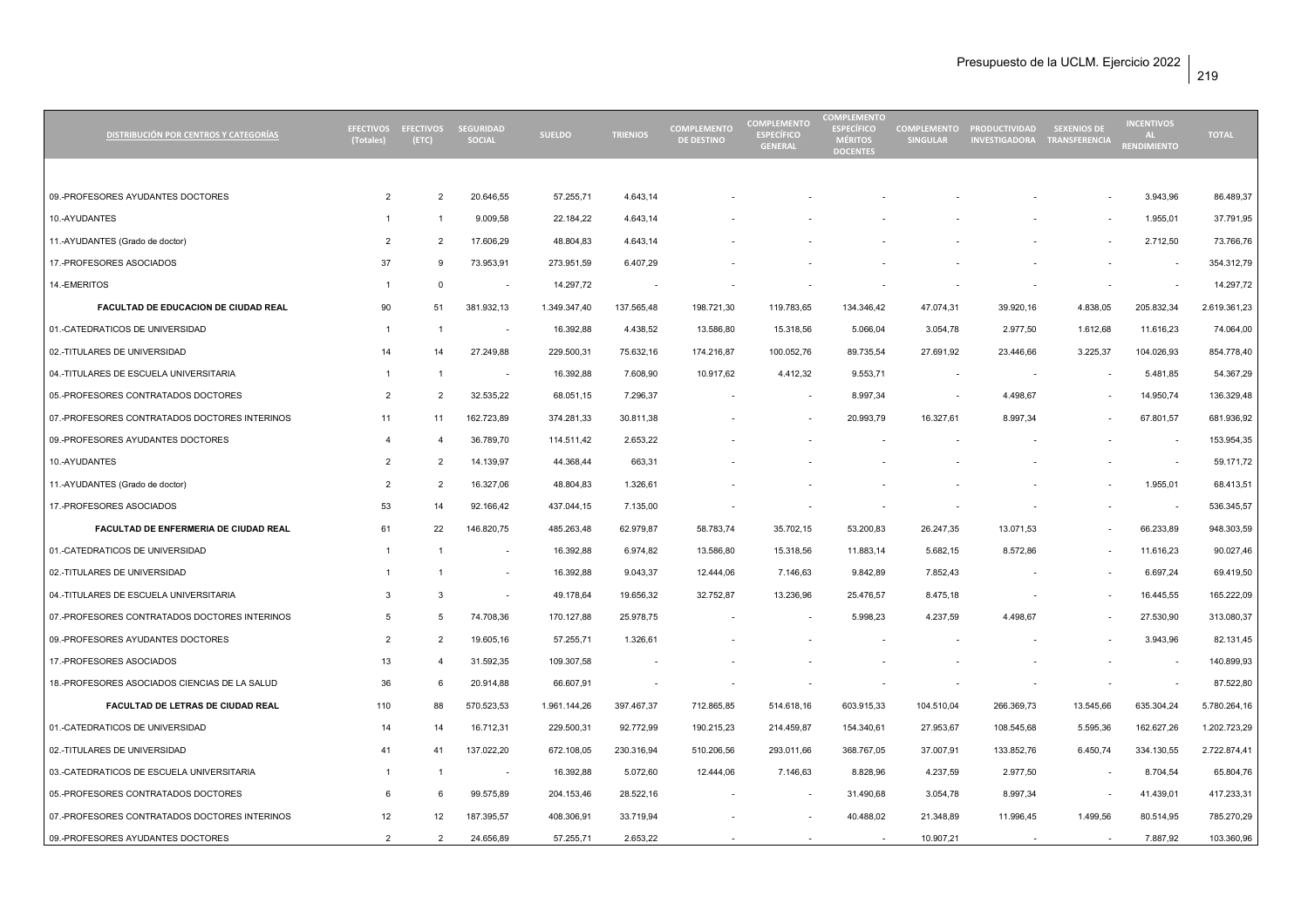| <b>DISTRIBUCIÓN POR CENTROS Y CATEGORÍAS</b>  | <b>EFECTIVOS</b><br>(Totales) | <b>EFECTIVOS</b><br>(ETC) | <b>SEGURIDAD</b><br><b>SOCIAL</b> | <b>SUELDO</b> | <b>TRIENIOS</b>          | <b>COMPLEMENTO</b><br><b>DE DESTINO</b> | <b>COMPLEMENTO</b><br><b>ESPECÍFICO</b><br><b>GENERAL</b> | COMPLEMENTO<br><b>ESPECÍFICO</b><br><b>MÉRITOS</b><br><b>DOCENTES</b> | <b>SINGULAR</b>          | COMPLEMENTO PRODUCTIVIDAD<br>INVESTIGADORA TRANSFERENCIA | <b>SEXENIOS DE</b> | <b>INCENTIVOS</b><br>AL.<br><b>RENDIMIENTO</b> | <b>TOTAL</b>  |
|-----------------------------------------------|-------------------------------|---------------------------|-----------------------------------|---------------|--------------------------|-----------------------------------------|-----------------------------------------------------------|-----------------------------------------------------------------------|--------------------------|----------------------------------------------------------|--------------------|------------------------------------------------|---------------|
|                                               |                               |                           |                                   |               |                          |                                         |                                                           |                                                                       |                          |                                                          |                    |                                                |               |
| 10.-AYUDANTES                                 | $\mathbf{1}$                  | $\overline{1}$            | 6.965,85                          | 22.184,22     |                          |                                         |                                                           |                                                                       |                          |                                                          |                    |                                                | 29.150,07     |
| 11.-AYUDANTES (Grado de doctor)               | $\overline{2}$                | $\overline{2}$            | 15.324,72                         | 48.804,83     |                          |                                         |                                                           |                                                                       |                          |                                                          |                    |                                                | 64.129,54     |
| 17.-PROFESORES ASOCIADOS                      | 29                            | 9                         | 82.870,10                         | 273.842,46    | 4.409,52                 |                                         |                                                           |                                                                       |                          |                                                          |                    |                                                | 361.122,09    |
| 14.-EMERITOS                                  | $\overline{2}$                | $\overline{1}$            | $\overline{\phantom{a}}$          | 28.595,44     |                          |                                         |                                                           |                                                                       |                          |                                                          |                    |                                                | 28.595,44     |
| FACULTAD DE MEDICINA DE CIUDAD REAL           | 137                           | 43                        | 418.522,29                        | 1.033.205,52  | 75.080,86                | 166.343,77                              | 125.593,88                                                | 91.667,37                                                             | 36.746,15                | 83.977,38                                                |                    | 187.854,81                                     | 2.218.992,03  |
| 01.-CATEDRATICOS DE UNIVERSIDAD               | $\overline{\mathbf{A}}$       | $\overline{4}$            | 18.334,74                         | 65.571,52     | 22.826,69                | 54.347,21                               | 61.274,25                                                 | 35.633,42                                                             | 17.363,77                | 26.938,91                                                |                    | 46.464,93                                      | 348.755,44    |
| 02.-TITULARES DE UNIVERSIDAD                  | 9                             | 9                         | 116.403,00                        | 147.535,91    | 34.477,56                | 111.996,56                              | 64.319,63                                                 | 47.036,61                                                             | 15.144,80                | 43.542,47                                                |                    | 78.340,87                                      | 658.797,41    |
| 07.-PROFESORES CONTRATADOS DOCTORES INTERINOS | $\overline{7}$                | $\overline{7}$            | 102.926,33                        | 238.179,03    | 14.592,73                | $\overline{\phantom{a}}$                | $\overline{\phantom{a}}$                                  | 8.997,34                                                              | 4.237,59                 | 13.496,01                                                |                    | 48.914,38                                      | 431.343,41    |
| 09.-PROFESORES AYUDANTES DOCTORES             | $\overline{2}$                | $\overline{2}$            | 21.299,26                         | 57.255,71     | 530,64                   |                                         |                                                           |                                                                       |                          |                                                          |                    | 10.224,60                                      | 89.310,22     |
| 10.-AYUDANTES                                 |                               | $\overline{1}$            | 7.174,12                          | 22.184,22     | 663,31                   |                                         |                                                           |                                                                       |                          |                                                          |                    | $\overline{\phantom{a}}$                       | 30.021,65     |
| 11.-AYUDANTES (Grado de doctor)               | $\overline{2}$                | $\overline{2}$            | 17.121,12                         | 48.804,83     | 1.989,92                 |                                         |                                                           |                                                                       |                          |                                                          |                    | 3.910,03                                       | 71.825,89     |
| 17.-PROFESORES ASOCIADOS                      | 6                             | $\overline{1}$            | 8.965,39                          | 37.152,62     |                          |                                         |                                                           |                                                                       |                          |                                                          |                    | $\overline{\phantom{a}}$                       | 46.118,01     |
| 18.-PROFESORES ASOCIADOS CIENCIAS DE LA SALUD | 105                           | 17                        | 126.298,32                        | 402.223,96    |                          |                                         |                                                           |                                                                       |                          |                                                          |                    |                                                | 528.522,29    |
| 14.-EMERITOS                                  | $\mathbf{1}$                  | $^{\circ}$                | $\overline{\phantom{a}}$          | 14.297,72     | $\overline{\phantom{a}}$ |                                         |                                                           |                                                                       |                          | $\overline{\phantom{a}}$                                 |                    |                                                | 14.297,72     |
| <b>INSTITUTO DE RECURSOS CINEGETICOS (CR)</b> | 3                             | 3                         | 21.368,06                         | 84.444,03     | 4.438,52                 | 13.586,80                               | 15.318,56                                                 | 8.409,39                                                              | $\overline{\phantom{a}}$ | 6.829,39                                                 | 1.991,34           | 11.616,23                                      | 168.002,33    |
| 01.-CATEDRATICOS DE UNIVERSIDAD               | $\mathbf{1}$                  | $\overline{1}$            | $\overline{\phantom{a}}$          | 16.392,88     | 4.438,52                 | 13.586,80                               | 15.318,56                                                 | 8.409,39                                                              | $\blacksquare$           | 6.829,39                                                 | 1.991,34           | 11.616,23                                      | 78.583,12     |
| 05.-PROFESORES CONTRATADOS DOCTORES           | $\overline{2}$                | $\overline{2}$            | 21.368,06                         | 68.051,15     | $\sim$                   | $\overline{\phantom{a}}$                | $\overline{\phantom{a}}$                                  |                                                                       | $\overline{\phantom{a}}$ | $\sim$                                                   |                    | $\overline{\phantom{a}}$                       | 89.419,21     |
| E.T.S DE INGENIERIA INDUSTRIAL DE CIUDAD REAL | 66                            | 61                        | 369.555,60                        | 1.172.434,50  | 248.595,94               | 653.057,09                              | 577.973,57                                                | 454.779,06                                                            | 57.573,10                | 302.587,32                                               | 26.840,85          | 565.266,48                                     | 4.428.663,51  |
| 01.-CATEDRATICOS DE UNIVERSIDAD               | 27                            | 27                        | 55.323,15                         | 442.607,74    | 140.764,61               | 366.843,66                              | 413.601,18                                                | 279.887,09                                                            | 38.750,78                | 192.443,40                                               | 22.002,80          | 313.638,29                                     | 2.265.862,69  |
| 02.-TITULARES DE UNIVERSIDAD                  | 23                            | 23                        | 170.627,50                        | 377.036,22    | 83.262,87                | 286.213,43                              | 164.372,40                                                | 152.398,63                                                            | 15.767,55                | 95.148,35                                                | 4.838,05           | 198.197,14                                     | 1.547.862,14  |
| 05.-PROFESORES CONTRATADOS DOCTORES           | -1                            | $\overline{1}$            | 19.818,30                         | 34.025,58     | 3.979,84                 |                                         | $\overline{\phantom{a}}$                                  | 8.997,34                                                              | $\sim$                   | 7.497,78                                                 |                    | 8.704,54                                       | 83.023,38     |
| 07.-PROFESORES CONTRATADOS DOCTORES INTERINOS | 6                             | 6                         | 88.844,01                         | 204.153,46    | 14.494,91                |                                         | $\overline{\phantom{a}}$                                  | 13.496,01                                                             | 3.054,78                 | 7.497,78                                                 |                    | 40.782,55                                      | 372.323,49    |
| 09.-PROFESORES AYUDANTES DOCTORES             | $\overline{2}$                | $\overline{2}$            | 20.230,00                         | 57.255,71     | 3.316,53                 |                                         |                                                           |                                                                       |                          |                                                          |                    | 3.943,96                                       | 84.746,20     |
| 17.-PROFESORES ASOCIADOS                      | $\overline{7}$                | 2                         | 14.712,64                         | 57.355,79     | 2.777.17                 |                                         |                                                           |                                                                       |                          |                                                          |                    |                                                | 74.845,61     |
| <b>CUENCA</b>                                 | 354                           | 244                       | 1.723.486,01                      | 5.599.821,87  | 847.408,17               | 1.626.085,92                            | 1.054.281,78                                              | 1.127.432,79                                                          | 263.107,31               | 397.479,15                                               | 28.682,38          | 1.464.349,93                                   | 14.132.135,31 |
| <b>ESCUELA POLITECNICA DE CUENCA</b>          | 35                            | 31                        | 96.015,54                         | 570.208,01    | 133.589,21               | 330.259,27                              | 201.068,88                                                | 189.250,43                                                            | 50.811,67                | 52.869,92                                                | 4.590,18           | 225.486,48                                     | 1.854.149,60  |
| 01.-CATEDRATICOS DE UNIVERSIDAD               | 3                             | 3                         | 16.301,85                         | 49.178,64     | 13.315,57                | 40.760,41                               | 45.955,69                                                 | 19.828,57                                                             |                          | 11.040,92                                                |                    | 34.848,70                                      | 231.230,34    |

02.-TITULARES DE UNIVERSIDAD 15 15 28.015,27 245.893,19 66.173,66 186.660,94 107.199,39 89.881,93 39.281,71 29.897,39 4.590,18 122.538,92 920.132,58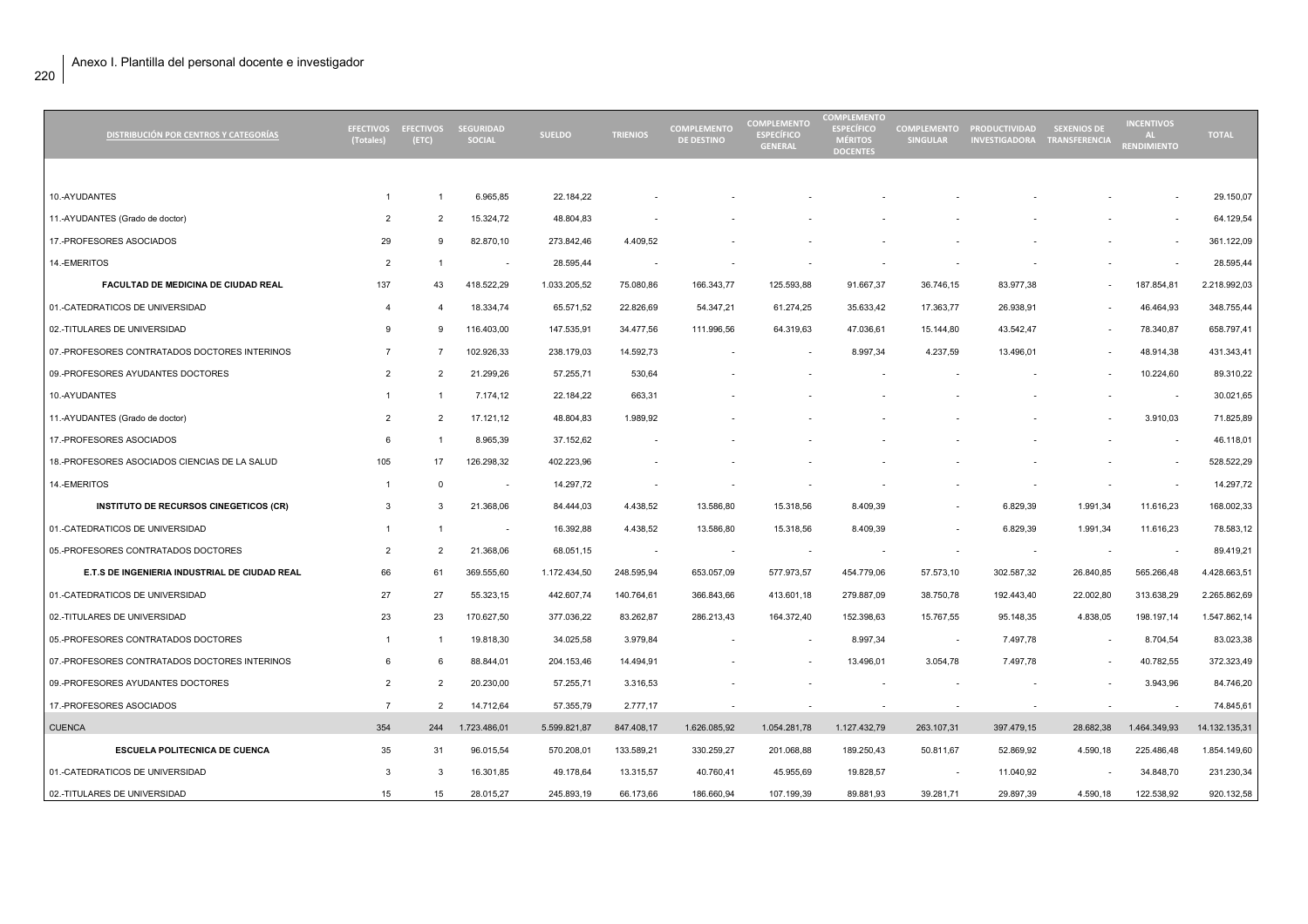**COLEMENT** 

| <b>DISTRIBUCIÓN POR CENTROS Y CATEGORÍAS</b>      | <b>EFECTIVOS</b><br>(Totales) | <b>EFECTIVOS</b><br>(ETC) | <b>SEGURIDAD</b><br><b>SOCIAL</b> | <b>SUELDO</b> | <b>TRIENIOS</b> | <b>COMPLEMENTO</b><br><b>DE DESTINO</b> | COMPLEMENTO<br><b>ESPECÍFICO</b><br><b>GENERAL</b> | <b>ESPECÍFICO</b><br><b>MÉRITOS</b><br><b>DOCENTES</b> | <b>COMPLEMENTO</b><br><b>SINGULAR</b> | <b>PRODUCTIVIDAD</b><br>INVESTIGADORA TRANSFERENCIA | <b>SEXENIOS DE</b> | <b>NCENTIVOS</b><br>RENDIMIENTO | <b>TOTAL</b> |
|---------------------------------------------------|-------------------------------|---------------------------|-----------------------------------|---------------|-----------------|-----------------------------------------|----------------------------------------------------|--------------------------------------------------------|---------------------------------------|-----------------------------------------------------|--------------------|---------------------------------|--------------|
|                                                   |                               |                           |                                   |               |                 |                                         |                                                    |                                                        |                                       |                                                     |                    |                                 |              |
| 03.-CATEDRATICOS DE ESCUELA UNIVERSITARIA         | 3                             | 3                         | $\overline{\phantom{a}}$          | 49.178,64     | 15.217,80       | 37.332,19                               | 21.439,88                                          | 29.235,90                                              | $\overline{\phantom{a}}$              | 7.567,68                                            |                    | 22.099,03                       | 182.071,10   |
| 04.-TITULARES DE ESCUELA UNIVERSITARIA            | 6                             | 6                         | $\sim$                            | 98.357,27     | 29.684,58       | 65.505,74                               | 26.473,93                                          | 39.807,14                                              | 4.237,59                              | 1.364,82                                            |                    | 34.462,30                       | 299.893,37   |
| 05.-PROFESORES CONTRATADOS DOCTORES               | $\overline{2}$                | $\overline{2}$            | 34.169,83                         | 68.051,15     | 8.622,98        |                                         |                                                    | 10.496,89                                              | 7.292,37                              | 2.999,11                                            |                    | 11.537,53                       | 143.169,87   |
| 17.-PROFESORES ASOCIADOS                          | 6                             | 2                         | 17.528,59                         | 59.549,12     | 574,63          |                                         |                                                    | $\sim$                                                 | $\sim$                                |                                                     |                    | $\sim$                          | 77.652,34    |
| FACULTAD CCIAS. EDUCACION Y HUMANIDADES DE CUENCA | 35                            | 23                        | 189.282,48                        | 541.406,53    | 96.467,17       | 149.328,75                              | 85.759,51                                          | 117.094,87                                             | 30.661,18                             | 41.590,40                                           | 3.225,37           | 139.160,07                      | 1.393.976,32 |
| 02.-TITULARES DE UNIVERSIDAD                      | 9                             | 9                         | 56.991,02                         | 147.535,91    | 42.912,41       | 111.996,56                              | 64.319,63                                          | 65.851,26                                              | 12.090,02                             | 25.802,94                                           |                    | 78.340,87                       | 605.840,63   |
| 03.-CATEDRATICOS DE ESCUELA UNIVERSITARIA         | 3                             | $\mathbf{3}$              | $\sim$                            | 49.178,64     | 19.656,32       | 37.332,19                               | 21.439,88                                          | 30.249,82                                              | 10.095,98                             | 11.288,79                                           | 3.225,37           | 24.106,32                       | 206.573,31   |
| 05.-PROFESORES CONTRATADOS DOCTORES               | $\mathbf{1}$                  | $\overline{1}$            | 15.808,72                         | 34.025,58     | 4.643,14        |                                         | $\sim$                                             | 5.998,23                                               | $\sim$                                | $\sim$                                              |                    | 5.768,77                        | 66.244,43    |
| 07.-PROFESORES CONTRATADOS DOCTORES INTERINOS     | 5                             | 5                         | 80.204,50                         | 170.127,88    | 26.834,26       |                                         | $\overline{\phantom{a}}$                           | 14.995,56                                              | 8.475,18                              | 4.498,67                                            |                    | 30.944,11                       | 336.080,16   |
| 17.-PROFESORES ASOCIADOS                          | 17                            | 5                         | 36.278,23                         | 140.538,52    | 2.421,03        |                                         |                                                    | $\sim$                                                 |                                       |                                                     |                    |                                 | 179.237,79   |
| FACULTAD DE BELLAS ARTES DE CUENCA                | 48                            | 37                        | 259.710,32                        | 869.767,12    | 162.760,21      | 267.039,01                              | 190.938,83                                         | 231.024,48                                             | 34.984,29                             | 87.596,47                                           | 3.604,02           | 255.065,59                      | 2.362.490,34 |
| 01.-CATEDRATICOS DE UNIVERSIDAD                   | 5                             | 5                         | $\sim$                            | 81.964,40     | 35.508,19       | 67.934,01                               | 76.592,81                                          | 62.186,88                                              | 11.364,31                             | 33.670,24                                           | 1.991,34           | 55.200,48                       | 426.412,66   |
| 02.-TITULARES DE UNIVERSIDAD                      | 16                            | 16                        | 40.990,63                         | 262.286,07    | 85.981,25       | 199.105,00                              | 114.346,01                                         | 137.346,91                                             | 3.054,78                              | 41.929,78                                           | 1.612,68           | 133.250,76                      | 1.019.903,88 |
| 05.-PROFESORES CONTRATADOS DOCTORES               |                               | $\overline{1}$            | 18.810,26                         | 34.025,58     | 4.643,14        |                                         |                                                    | 4.498,67                                               | 7.852,43                              | 1.499,56                                            |                    | 7.475,37                        | 78.805,00    |
| 07.-PROFESORES CONTRATADOS DOCTORES INTERINOS     | 9                             | 9                         | 140.537,65                        | 306.230,18    | 32.806,44       |                                         |                                                    | 26.992,02                                              | 12.712,77                             | 10.496,89                                           |                    | 59.138,98                       | 588.914,94   |
| 09.-PROFESORES AYUDANTES DOCTORES                 | 2                             | 2                         | 17.978,29                         | 57.255,71     | $\sim$          |                                         | $\overline{\phantom{a}}$                           | $\overline{\phantom{a}}$                               | $\overline{a}$                        |                                                     |                    | $\overline{\phantom{a}}$        | 75.234,01    |
| 17.-PROFESORES ASOCIADOS                          | 15                            | $\overline{4}$            | 41.393,48                         | 128.005,19    | 3.821,19        | $\overline{\phantom{a}}$                | $\overline{\phantom{a}}$                           | $\sim$                                                 | $\overline{\phantom{a}}$              | $\overline{\phantom{a}}$                            |                    |                                 | 173.219,86   |
| FACULTAD DE CIENCIAS SOCIALES DE CUENCA           | 73                            | 60                        | 379.601,81                        | 1.224.705,02  | 227.244,79      | 542.710,16                              | 369.946,10                                         | 333.833,84                                             | 33.539,72                             | 125.726,60                                          | 15.271,47          | 427.063,74                      | 3.679.643,27 |
| 01.-CATEDRATICOS DE UNIVERSIDAD                   | 8                             | 8                         | $\sim$                            | 131.143,03    | 46.287,46       | 108.694,42                              | 122.548,50                                         | 81.862,87                                              | 5.682,15                              | 40.728,48                                           | 10.433,42          | 90.049,18                       | 637.429,51   |
| 02.-TITULARES DE UNIVERSIDAD                      | 34                            | 34                        | 187.251,21                        | 557.357,89    | 145.488,55      | 423.098,12                              | 242.985,28                                         | 227.514,42                                             | 20.565,20                             | 81.999,01                                           | 4.838,05           | 289.932,50                      | 2.181.030,23 |
| 04.-TITULARES DE ESCUELA UNIVERSITARIA            | 1                             | $\overline{1}$            | $\sim$                            | 16.392,88     | 5.871,91        | 10.917,62                               | 4.412,32                                           | 7.961,43                                               |                                       |                                                     |                    | 5.768,77                        | 51.324,93    |
| 07.-PROFESORES CONTRATADOS DOCTORES INTERINOS     | $\overline{7}$                | $\overline{7}$            | 102.307,99                        | 238.179,03    | 20.168,93       |                                         |                                                    | 16.495,12                                              | 7.292,37                              | 2.999,11                                            |                    | 41.313,30                       | 428.755,86   |
| 09.-PROFESORES AYUDANTES DOCTORES                 | 4                             | $\overline{4}$            | 37.622,81                         | 114.511,42    | 5.306,45        |                                         |                                                    |                                                        |                                       |                                                     |                    |                                 | 157.440,68   |
| 10.-AYUDANTES                                     | 1                             | $\overline{1}$            | 7.382,40                          | 22.184,22     | 1.326,61        |                                         |                                                    |                                                        |                                       |                                                     |                    |                                 | 30.893,24    |
| 17.-PROFESORES ASOCIADOS                          | 18                            | 5                         | 45.037,40                         | 144.936,54    | 2.794,88        |                                         |                                                    |                                                        |                                       |                                                     |                    | $\overline{a}$                  | 192.768,82   |
| <b>FACULTAD DE EDUCACION DE CUENCA</b>            | 61                            | 36                        | 337.849,06                        | 992.982,01    | 114.314,94      | 124.056,92                              | 76.903,89                                          | 129.059,56                                             | 43.562,43                             | 37.456,06                                           |                    | 179.248,78                      | 2.035.433,65 |
| 01.-CATEDRATICOS DE UNIVERSIDAD                   | 1                             | -1                        |                                   | 16.392,88     | 6.340,75        | 13.586,80                               | 15.318,56                                          | 11.152,19                                              | $\overline{\phantom{a}}$              | 6.581,52                                            |                    | 11.616,23                       | 80.988,94    |
| 02.-TITULARES DE UNIVERSIDAD                      | $\overline{7}$                | $\overline{7}$            | 14.268,68                         | 114.750,15    | 37.673,50       | 87.108,44                               | 50.026,38                                          | 44.869,57                                              | 7.852,43                              | 14.266,29                                           |                    | 54.909,89                       | 425.725,33   |

03.-CATEDRATICOS DE ESCUELA UNIVERSITARIA 1 1 16.392,88 8.877,05 12.444,06 7.146,63 10.999,61 1.612,68 8.704,54 66.177,45 04.-TITULARES DE ESCUELA UNIVERSITARIA 1 1 16.392,88 7.608,90 10.917,62 4.412,32 9.553,71 4.237,59 5.481,85 58.604,88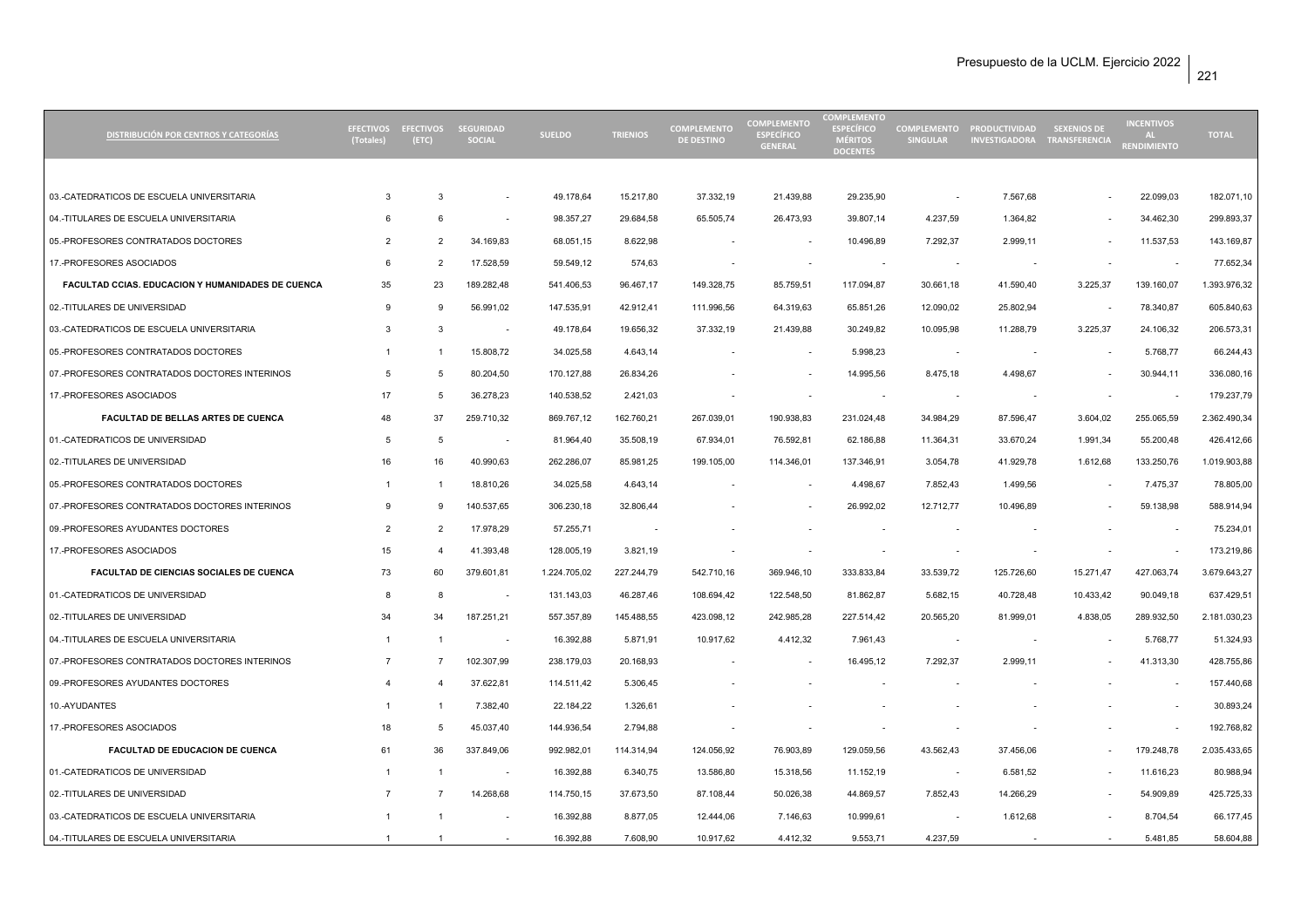| <b>DISTRIBUCIÓN POR CENTROS Y CATEGORÍAS</b>  | EFECTIVOS EFECTIVOS<br>(Totales) | (ETC)          | <b>SEGURIDAD</b><br><b>SOCIAL</b> | <b>SUELDO</b> | <b>TRIENIOS</b> | <b>COMPLEMENTO</b><br><b>DE DESTINO</b> | <b>COMPLEMENTO</b><br><b>ESPECÍFICO</b><br><b>GENERAL</b> | <b>COMPLEMENTO</b><br><b>ESPECÍFICO</b><br><b>MÉRITOS</b><br><b>DOCENTES</b> |                          | COMPLEMENTO PRODUCTIVIDAD<br>SINGULAR INVESTIGADORA TRANSFERENCIA | <b>SEXENIOS DE</b> | <b>INCENTIVOS</b><br>AL<br><b>RENDIMIENTO</b> | <b>TOTAL</b> |
|-----------------------------------------------|----------------------------------|----------------|-----------------------------------|---------------|-----------------|-----------------------------------------|-----------------------------------------------------------|------------------------------------------------------------------------------|--------------------------|-------------------------------------------------------------------|--------------------|-----------------------------------------------|--------------|
| 05.-PROFESORES CONTRATADOS DOCTORES           | $\overline{4}$                   | $\overline{4}$ | 66.362,65                         | 136.102,30    | 20.566,06       |                                         | $\overline{\phantom{a}}$                                  | 22.493,35                                                                    | 3.054,78                 | 2.999,11                                                          |                    | 26.488,27                                     | 278.066,52   |
| 06.-PROFESORES COLABORADORES                  | $\overline{1}$                   | $\overline{1}$ | 14.255,73                         | 27.871,55     | 4.643,14        |                                         | $\overline{\phantom{a}}$                                  | 4.498.67                                                                     | 4.237.59                 |                                                                   |                    | 4.238,91                                      | 59.745,59    |
| 07.-PROFESORES CONTRATADOS DOCTORES INTERINOS | 9                                | 9              | 140.238,90                        | 306.230,18    | 19.899,18       |                                         | $\overline{\phantom{a}}$                                  | 25.492,46                                                                    | 19.942,45                | 11.996,45                                                         |                    | 63.865,12                                     | 587.664,74   |
| 09.-PROFESORES AYUDANTES DOCTORES             | 3                                | 3              | 30.758,03                         | 85.883,57     | 3.979,84        |                                         |                                                           |                                                                              | 4.237,59                 |                                                                   |                    | 3.943,96                                      | 128.802,98   |
| 10.-AYUDANTES                                 | $\overline{1}$                   | $\overline{1}$ | 7.382,40                          | 22.184,22     | 1.326,61        |                                         |                                                           |                                                                              |                          |                                                                   |                    | $\overline{\phantom{a}}$                      | 30.893,24    |
| 17.-PROFESORES ASOCIADOS                      | 33                               | 8              | 64.582,67                         | 250.781,39    | 3.399,93        |                                         |                                                           |                                                                              |                          |                                                                   |                    | $\overline{\phantom{a}}$                      | 318.763,98   |
| FACULTAD DE ENFERMERIA DE CUENCA              | 52                               | 21             | 132.169,71                        | 482.084,68    | 50.352,64       | 88.251,18                               | 58.198,32                                                 | 52.809,12                                                                    | 28.417,63                | 20.891,04                                                         | 1.991,34           | 82.603,25                                     | 997.768,90   |
| 01.-CATEDRATICOS DE UNIVERSIDAD               | $\overline{1}$                   | $\overline{1}$ | $\overline{\phantom{a}}$          | 16.392,88     | 7.608,90        | 13.586,80                               | 15.318,56                                                 | 11.441,37                                                                    | 7.852,43                 | 6.829,39                                                          | 1.991,34           | 11.616,23                                     | 92.637,91    |
| 02.-TITULARES DE UNIVERSIDAD                  | 6                                | 6              | $\overline{\phantom{a}}$          | 98.357,27     | 31.313,03       | 74.664,37                               | 42.879,76                                                 | 33.869,96                                                                    | 16.327,61                | 8.063,42                                                          |                    | 46.205,35                                     | 351.680,77   |
| 07.-PROFESORES CONTRATADOS DOCTORES INTERINOS | 4                                | $\overline{4}$ | 59.472,58                         | 136.102,30    | 11.143,40       | $\overline{\phantom{a}}$                | $\overline{\phantom{a}}$                                  | 7.497,78                                                                     | 4.237,59                 | 5.998,23                                                          |                    | 24.781,67                                     | 249.233,55   |
| 09.-PROFESORES AYUDANTES DOCTORES             | $\overline{2}$                   | $\overline{2}$ | 17.978,29                         | 57.255,71     |                 |                                         |                                                           |                                                                              |                          |                                                                   |                    |                                               | 75.234,01    |
| 17.-PROFESORES ASOCIADOS                      | 14                               | $\overline{4}$ | 40.194,61                         | 127.721,01    | 287,31          |                                         |                                                           |                                                                              |                          |                                                                   |                    |                                               | 168.202,94   |
| 18.-PROFESORES ASOCIADOS CIENCIAS DE LA SALUD | 25                               | $\overline{4}$ | 14.524,23                         | 46.255,49     | $\sim$          |                                         |                                                           |                                                                              |                          |                                                                   |                    |                                               | 60.779,72    |
| <b>FACULTAD DE TRABAJO SOCIAL DE CUENCA</b>   | 15                               | 11             | 118.404,11                        | 279.065,17    | 37.402.95       | 49.776,25                               | 28.586,50                                                 | 42.785,56                                                                    | 20.565,20                | 9.449,85                                                          |                    | 57.993,59                                     | 644.029,19   |
| 02.-TITULARES DE UNIVERSIDAD                  | 4                                | $\overline{4}$ | 27.088,30                         | 65.571,52     | 19.539,38       | 49.776,25                               | 28.586,50                                                 | 27.790,00                                                                    | 7.852,43                 | 6.450,74                                                          |                    | 28.796,27                                     | 261.451,38   |
| 06.-PROFESORES COLABORADORES                  | $\overline{2}$                   | $\overline{2}$ | 26.421,49                         | 53.678,51     | 7.694,06        |                                         | $\overline{\phantom{a}}$                                  | 5.998,23                                                                     | 8.475,18                 |                                                                   |                    | 8.477,82                                      | 110.745,29   |
| 07.-PROFESORES CONTRATADOS DOCTORES INTERINOS | 3                                | 3              | 45.862,29                         | 102.076,73    | 7.296,37        |                                         |                                                           | 8.997,34                                                                     | 4.237,59                 | 2.999,11                                                          |                    | 20.719,51                                     | 192.188,93   |
| 17.-PROFESORES ASOCIADOS                      | 6                                | $\overline{2}$ | 19.032,03                         | 57.738,42     | 2.873,14        |                                         |                                                           | $\sim$                                                                       | $\overline{\phantom{a}}$ |                                                                   |                    | $\sim$                                        | 79.643,58    |
| <b>FACULTAD DE COMUNICACIÓN</b>               | 35                               | 25             | 210.452,99                        | 639.603,34    | 25.276,26       | 74.664,37                               | 42.879,76                                                 | 31.574.91                                                                    | 20.565,20                | 21.898,81                                                         |                    | 97.728,42                                     | 1.164.644,06 |
| 02.-TITULARES DE UNIVERSIDAD                  | 6                                | 6              | 14.996,13                         | 98.357,27     | 15.393,07       | 74.664,37                               | 42.879,76                                                 | 22.577,57                                                                    | 12.090,02                | 12.901,47                                                         |                    | 52.227,25                                     | 346.086,92   |
| 05.-PROFESORES CONTRATADOS DOCTORES           | 1                                | $\overline{1}$ | 15.511,48                         | 34.025,58     | 1.989,92        |                                         | $\overline{\phantom{a}}$                                  | 2.999,11                                                                     | $\overline{\phantom{a}}$ | 2.999,11                                                          |                    | 7.475,37                                      | 65.000,57    |
| 07.-PROFESORES CONTRATADOS DOCTORES INTERINOS | 6                                | 6              | 81.704,56                         | 204.153,46    | 6.566,66        |                                         |                                                           | 5.998,23                                                                     | $\overline{\phantom{a}}$ | 5.998,23                                                          |                    | 38.025,81                                     | 342.446,93   |
| 09.-PROFESORES AYUDANTES DOCTORES             | 6                                | 6              | 57.012,64                         | 171.767,14    | 1.326,61        |                                         |                                                           |                                                                              | 8.475,18                 |                                                                   |                    | $\sim$                                        | 238.581,57   |
| 10.-AYUDANTES                                 | 3                                | 3              | 20.897,54                         | 66.552,67     |                 |                                         |                                                           |                                                                              |                          |                                                                   |                    |                                               | 87.450,20    |
| 17.-PROFESORES ASOCIADOS                      | 13                               | 3              | 20.330,63                         | 64.747,23     |                 |                                         |                                                           |                                                                              |                          |                                                                   |                    |                                               | 85.077,87    |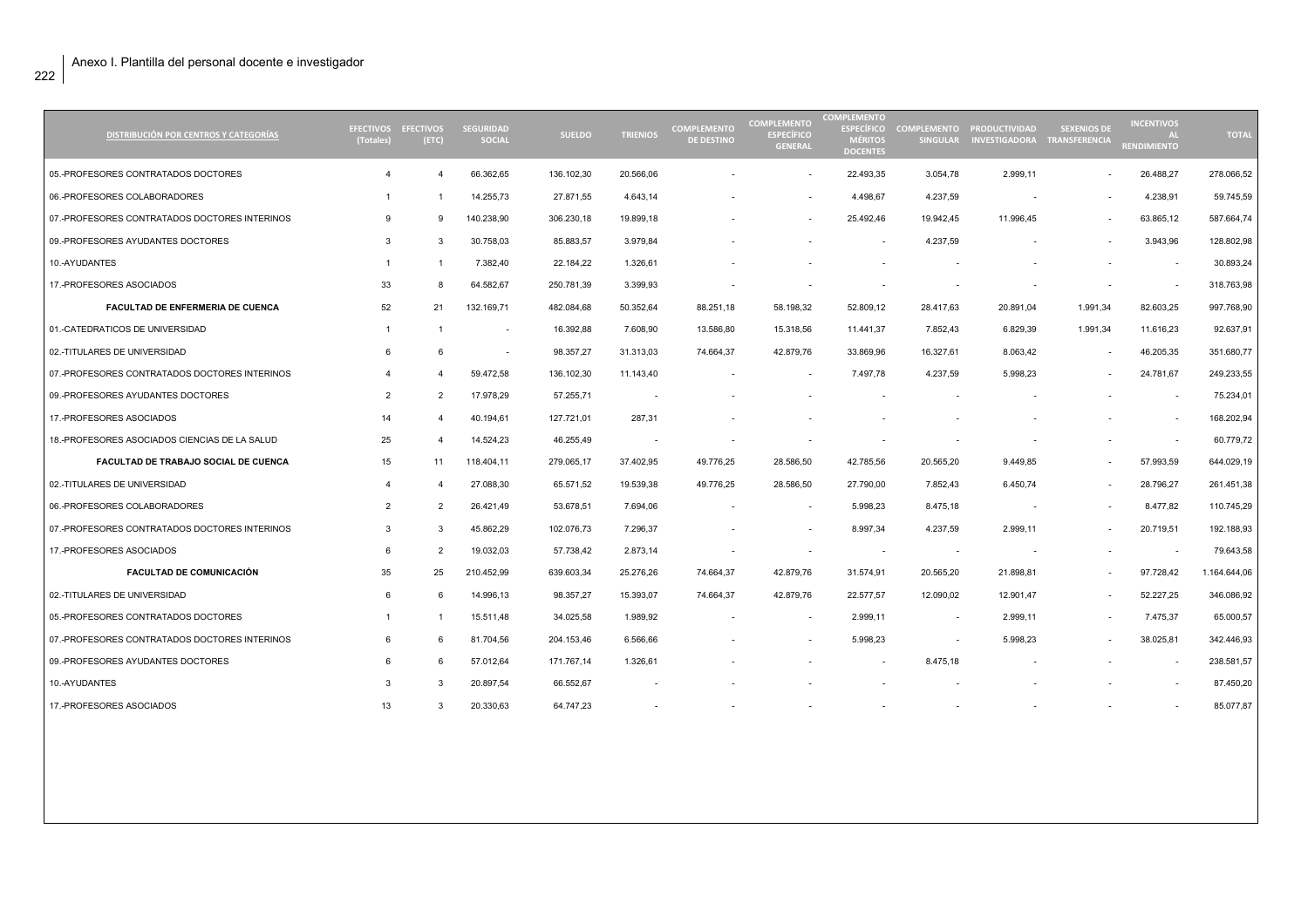| <b>DISTRIBUCIÓN POR CENTROS Y CATEGORÍAS</b>            | (Totales)       | EFECTIVOS EFECTIVOS<br>(ETC) | <b>SEGURIDAD</b><br><b>SOCIAL</b> | <b>SUELDO</b> | <b>TRIENIOS</b> | <b>COMPLEMENTO</b><br><b>DE DESTINO</b> | <b>COMPLEMENTO</b><br>ESPECÍFICO<br><b>GENERAL</b> | <b>COMPLEMENTO</b><br><b>MÉRITOS</b><br><b>DOCENTES</b> |            | ESPECIFICO COMPLEMENTO PRODUCTIVIDAD<br>SINGULAR INVESTIGADORA TRANSFERENCIA | <b>SEXENIOS DE</b>       | <b>INCENTIVOS</b><br>AL<br><b>RENDIMIENTO</b> | <b>TOTAL</b>  |
|---------------------------------------------------------|-----------------|------------------------------|-----------------------------------|---------------|-----------------|-----------------------------------------|----------------------------------------------------|---------------------------------------------------------|------------|------------------------------------------------------------------------------|--------------------------|-----------------------------------------------|---------------|
| <b>TOLEDO</b>                                           | 782             | 489                          | 3.839.944.43                      | 11.483.391.09 | 1.658.996.41    | 2.855.511.76                            | 2.039.239.56                                       | 2.199.912.31                                            | 432.968.36 | 952.435.45                                                                   | 70.433.70                | 2.787.027.65                                  | 28.319.860.73 |
| <b>ESCUELA DE ARQUITECTURA DE TOLEDO</b>                | 30              | 23                           | 260.284,47                        | 660.677,21    | 50.712.44       | 63.363,05                               | 43.905,07                                          | 50.289,54                                               | 30.636,60  | 31.348.66                                                                    | $\blacksquare$           | 119.852,60                                    | 1.311.069,63  |
| 01.-CATEDRATICOS DE UNIVERSIDAD                         | $\overline{1}$  | $\overline{1}$               |                                   | 16.392,88     | 2.536,30        | 13.586,80                               | 15.318,56                                          | 7.967,62                                                |            | 6.450,74                                                                     |                          | 11.616,23                                     | 73.869,13     |
| 02.-TITULARES DE UNIVERSIDAD                            | $\overline{A}$  | $\overline{4}$               | 33.093.84                         | 65.571,52     | 18.572,13       | 49.776.25                               | 28.586.50                                          | 19.828.57                                               | 22.161.42  | 12.901.47                                                                    |                          | 34.818,16                                     | 285.309,87    |
| 07.-PROFESORES CONTRATADOS DOCTORES INTERINOS           | 9               | 9                            | 134.624,71                        | 306.230,18    | 19.899,18       |                                         |                                                    | 22.493,35                                               | 8.475,18   | 11.996,45                                                                    |                          | 60.451,91                                     | 564.170,96    |
| 09.-PROFESORES AYUDANTES DOCTORES                       | 5               | 5                            | 50.571,01                         | 143.139,28    | 5.306,45        |                                         |                                                    |                                                         |            |                                                                              |                          | 12.966,29                                     | 211.983,03    |
| 10.-AYUDANTES                                           | $\overline{1}$  | $\overline{1}$               | 7.174,12                          | 22.184,22     | 663,31          |                                         |                                                    |                                                         |            |                                                                              |                          |                                               | 30.021,65     |
| 17.-PROFESORES ASOCIADOS                                | 10 <sup>1</sup> | 3                            | 34.820,78                         | 107.159,13    | 3.735,08        |                                         |                                                    |                                                         |            |                                                                              |                          |                                               | 145.714,98    |
| FACULTAD CC. SOCIALES DE TALAVERA REINA                 | 73              | 54                           | 412.427,82                        | 1.317.620,94  | 177.388,16      | 267.279,92                              | 151.726,18                                         | 218.781,62                                              | 50.018,98  | 49.796,96                                                                    | 1.612,68                 | 254.435,62                                    | 2.901.088,89  |
| 01.-CATEDRATICOS DE UNIVERSIDAD                         | $\overline{1}$  | $\overline{1}$               | $\sim$                            | 16.392,88     | 6.340,75        | 13.586,80                               | 15.318,56                                          | 10.863,02                                               | 4.237,59   | 7.698,47                                                                     | $\overline{\phantom{a}}$ | 11.616,23                                     | 86.054,30     |
| 02.-TITULARES DE UNIVERSIDAD                            | 16              | 16                           | 43.114,21                         | 262.286,07    | 73.171,12       | 199.105,00                              | 114.346,01                                         | 105.222,83                                              | 15.704,86  | 36.100,26                                                                    | 1.612,68                 | 118.946,68                                    | 969.609,72    |
| 04.-TITULARES DE ESCUELA UNIVERSITARIA                  | 5               | $\overline{5}$               |                                   | 81.964,40     | 27.899,29       | 54.588,12                               | 22.061,61                                          | 38.214,85                                               | 8.475,18   |                                                                              |                          | 27.983,09                                     | 261.186,53    |
| 05.-PROFESORES CONTRATADOS DOCTORES                     | 6               | 6                            | 100.136,83                        | 204.153,46    | 25.205,63       |                                         | $\overline{\phantom{a}}$                           | 38.988,47                                               | 10.071,40  | 2.999,11                                                                     |                          | 38.025,81                                     | 419.580,70    |
| 07.-PROFESORES CONTRATADOS DOCTORES INTERINOS           | $\overline{7}$  | $\overline{7}$               | 105.373,89                        | 238.179,03    | 23.215,71       |                                         |                                                    | 25.492,46                                               | 4.237,59   | 2.999,11                                                                     |                          | 42.087,97                                     | 441.585,77    |
| 09.-PROFESORES AYUDANTES DOCTORES                       | 8               | 8                            | 82.087,47                         | 229.022,85    | 13.929,43       |                                         |                                                    |                                                         | 3.054,78   |                                                                              |                          | 15.775,85                                     | 343.870,36    |
| 10.-AYUDANTES                                           | 3               | 3                            | 21.314,09                         | 66.552,67     | 1.326,61        |                                         |                                                    |                                                         |            |                                                                              |                          |                                               | 89.193,37     |
| 11.-AYUDANTES (Grado de doctor)                         | $\overline{1}$  | $\overline{1}$               | 7.870,64                          | 24.402,41     | 663,31          |                                         |                                                    |                                                         |            |                                                                              |                          |                                               | 32.936,36     |
| 17.-PROFESORES ASOCIADOS                                | 26              | $\overline{7}$               | 52.530,69                         | 194.667,18    | 5.636,32        |                                         |                                                    |                                                         | 4.237,59   |                                                                              |                          |                                               | 257.071,78    |
| FACULTAD DE CIENCIAS AMBIENTALES Y BIOQUIMICA DE TOLEDO | 83              | 73                           | 519.889,42                        | 1.558.803,19  | 282.331,15      | 640.486,95                              | 488.082,28                                         | 466.817,32                                              | 64.223,73  | 307.866,02                                                                   | 12.046,10                | 581.461,34                                    | 4.922.007,50  |
| 01.-CATEDRATICOS DE UNIVERSIDAD                         | 16              | 16                           |                                   | 262.286,07    | 97.647,53       | 217.388,83                              | 245.096,99                                         | 173.291,85                                              | 34.921,60  | 121.218,30                                                                   | 5.595,36                 | 185.859,73                                    | 1.343.306,26  |
| 02.-TITULARES DE UNIVERSIDAD                            | 34              | 34                           | 218.674,62                        | 557.357,89    | 141.144,62      | 423.098,12                              | 242.985,28                                         | 251.537,89                                              | 22.009,76  | 159.655,71                                                                   | 6.450,74                 | 293.947,09                                    | 2.316.861,72  |
| 05.-PROFESORES CONTRATADOS DOCTORES                     | 3               | 3                            | 50.626,97                         | 102.076,73    | 13.266,12       |                                         |                                                    | 13.496,01                                               | 4.237,59   | 5.998,23                                                                     |                          | 22.426,11                                     | 212.127,75    |
| 07.-PROFESORES CONTRATADOS DOCTORES INTERINOS           | 12              | 12                           | 178.752,29                        | 408.306,91    | 30.272,89       |                                         |                                                    | 28.491,57                                               | 3.054,78   | 20.993,79                                                                    |                          | 79.228,41                                     | 749.100,64    |
| 09.-PROFESORES AYUDANTES DOCTORES                       | $\overline{4}$  | $\overline{4}$               | 35.956,59                         | 114.511,42    |                 |                                         |                                                    |                                                         |            |                                                                              |                          |                                               | 150.468,01    |
| 17.-PROFESORES ASOCIADOS                                | 14              | $\overline{4}$               | 35.878,95                         | 114.264,17    |                 |                                         |                                                    |                                                         |            |                                                                              |                          |                                               | 150.143,12    |
| FACULTAD DE CIENCIAS DEL DEPORTE DE TOLEDO              | 49              | 31                           | 313.974,65                        | 811.032,26    | 94.316,16       | 156.185,19                              | 134.791,13                                         | 114.280,44                                              | 42.428,31  | 63.278,02                                                                    | 7.208,05                 | 198.737,70                                    | 1.936.231,90  |
| 01.-CATEDRATICOS DE UNIVERSIDAD                         | 6               | 6                            | 36.298,94                         | 98.357,27     | 29.167,44       | 81.520,81                               | 91.911,37                                          | 49.687,20                                               | 15.753,55  | 32.155,62                                                                    | 7.208,05                 | 69.697,40                                     | 511.757,66    |
| 02.-TITULARES DE UNIVERSIDAD                            | 6               | 6                            | 26.964,80                         | 98.357,27     | 16.135,47       | 74.664,37                               | 42.879,76                                          | 30.103,43                                               | 3.054,78   | 16.126,84                                                                    |                          | 50.219,95                                     | 358.506,67    |
| 05.-PROFESORES CONTRATADOS DOCTORES                     | 5               | 5                            | 84.540,18                         | 170.127,88    | 24.542,32       |                                         | $\overline{\phantom{a}}$                           | 22.493,35                                               | 7.852,43   | 8.997,34                                                                     |                          | 35.670,25                                     | 354.223,74    |
| 07.-PROFESORES CONTRATADOS DOCTORES INTERINOS           | 5               | 5                            | 78.989,51                         | 170.127,88    | 15.977,32       |                                         |                                                    | 11.996,45                                               | 15.767,55  | 5.998,23                                                                     |                          | 32.138,84                                     | 330.995,77    |
| 09.-PROFESORES AYUDANTES DOCTORES                       | 3               | 3                            | 30.588.04                         | 85.883.57     | 2.653.22        |                                         |                                                    |                                                         |            |                                                                              |                          | 9.056,26                                      | 128.181.09    |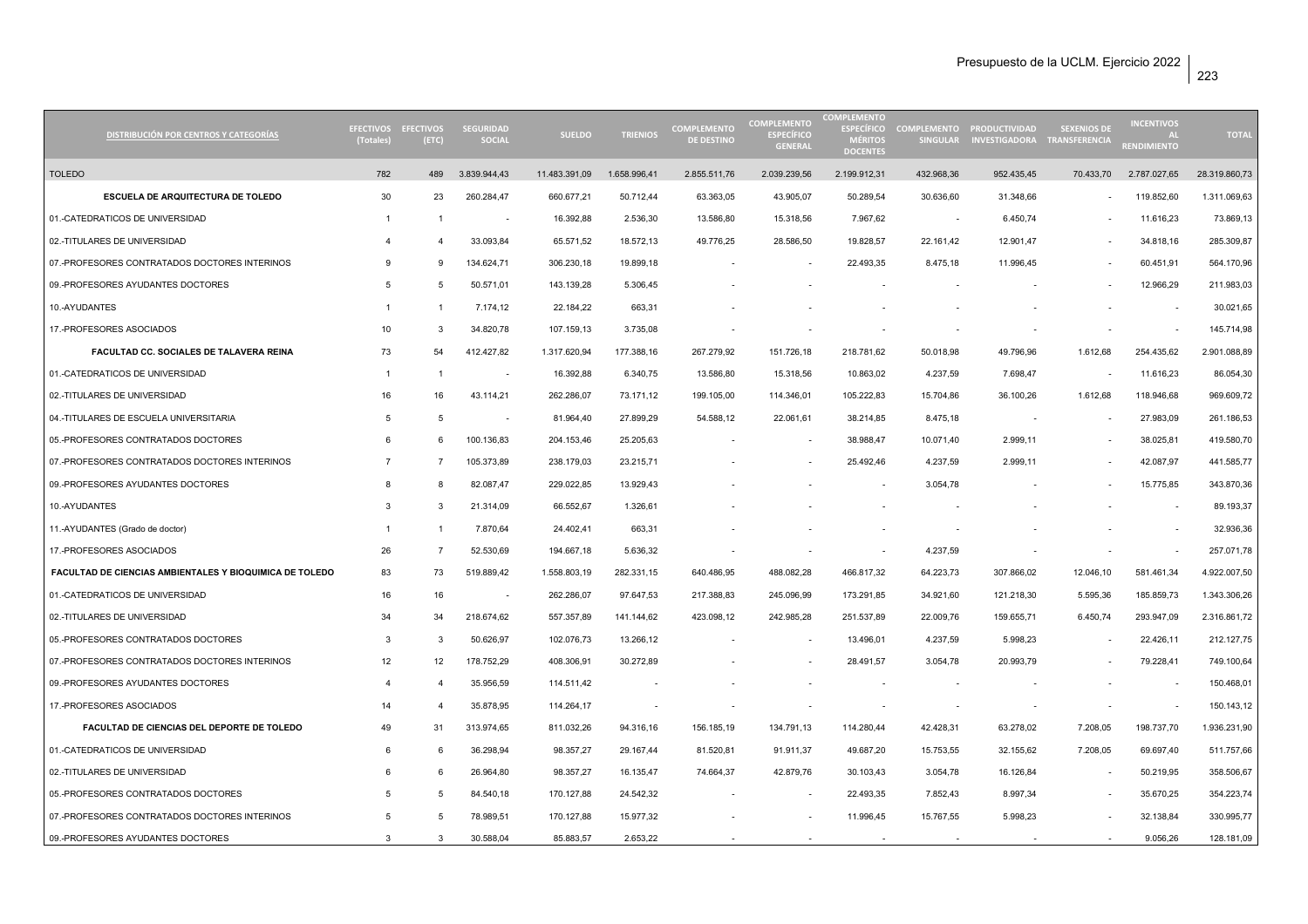| DISTRIBUCIÓN POR CENTROS Y CATEGORÍAS            | <b>EFECTIVOS</b><br>(Totales) | <b>EFECTIVOS</b><br>(ETC) | <b>SEGURIDAD</b><br><b>SOCIAL</b> | <b>SUELDO</b> | <b>TRIENIOS</b> | <b>COMPLEMENTO</b><br><b>DE DESTINO</b> | <b>COMPLEMENTO</b><br><b>ESPECIFICO</b><br><b>GENERAL</b> | <b>COMPLEMENTO</b><br><b>ESPECÍFICO</b><br><b>MÉRITOS</b><br><b>DOCENTES</b> | <b>SINGULAR</b>          | COMPLEMENTO PRODUCTIVIDAD<br>INVESTIGADORA TRANSFERENCIA | <b>SEXENIOS DE</b> | <b>INCENTIVOS</b><br><b>RENDIMIENTO</b> | <b>TOTAL</b> |
|--------------------------------------------------|-------------------------------|---------------------------|-----------------------------------|---------------|-----------------|-----------------------------------------|-----------------------------------------------------------|------------------------------------------------------------------------------|--------------------------|----------------------------------------------------------|--------------------|-----------------------------------------|--------------|
| 11.-AYUDANTES (Grado de doctor)                  | $\overline{1}$                | $\overline{1}$            | 9.706,09                          | 24.402,41     | 4.643,14        |                                         |                                                           |                                                                              |                          |                                                          |                    | 1.955,01                                | 40.706,66    |
| 17.-PROFESORES ASOCIADOS                         | 23                            | 5                         | 46.887,10                         | 163.775,97    | 1.197,24        |                                         |                                                           |                                                                              |                          |                                                          |                    |                                         | 211.860,31   |
| FACULTAD DE CIENCIAS JURIDICAS Y SOCIALES TOLEDO | 127                           | 95                        | 650.985,96                        | 2.149.318,26  | 434.429,45      | 744.765,45                              | 563.649,78                                                | 626.441,12                                                                   | 85.265,02                | 233.309,84                                               | 29.570,48          | 662.601,75                              | 6.180.337,11 |
| 01.-CATEDRATICOS DE UNIVERSIDAD                  | 22                            | 21                        | 17.305,01                         | 343.792,78    | 138.924,66      | 296.779,20                              | 306.371,24                                                | 236.460,82                                                                   | 17.473,86                | 118.554,13                                               | 21.507,06          | 226.563,29                              | 1.723.732,05 |
| 02.-TITULARES DE UNIVERSIDAD                     | 36                            | 36                        | 133.990,33                        | 590.143,65    | 182.543,44      | 447.986,25                              | 257.278,53                                                | 288.010,47                                                                   | 40.556,34                | 96.761,03                                                | 8.063,42           | 296.075,91                              | 2.341.409,37 |
| 05.-PROFESORES CONTRATADOS DOCTORES              | 9                             | 9                         | 157.026,96                        | 306.230,18    | 47.094,73       | $\overline{\phantom{a}}$                | $\sim$                                                    | 58.482,70                                                                    | 10.907,21                | 16.495,12                                                |                    | 61.681,09                               | 657.917,99   |
| 07.-PROFESORES CONTRATADOS DOCTORES INTERINOS    | 13                            | 13                        | 197.615,67                        | 442.332,49    | 52.527,97       |                                         |                                                           | 43.487,14                                                                    | 16.327,61                | 1.499,56                                                 |                    | 74.337,50                               | 828.127,92   |
| 09.-PROFESORES AYUDANTES DOCTORES                | 3                             | 3                         | 28.802,59                         | 85.883,57     | 1.989,92        |                                         |                                                           |                                                                              |                          |                                                          |                    | 3.943,96                                | 120.620,04   |
| 10.-AYUDANTES                                    | 2                             | $\overline{2}$            | 13.931,69                         | 44.368,44     |                 |                                         |                                                           |                                                                              |                          |                                                          |                    |                                         | 58.300,14    |
| 11.-AYUDANTES (Grado de doctor)                  | $\overline{1}$                | $\overline{1}$            | 7.662,36                          | 24.402,41     |                 |                                         |                                                           |                                                                              |                          |                                                          |                    |                                         | 32.064,77    |
| 17.-PROFESORES ASOCIADOS                         | 41                            | 10                        | 94.651,37                         | 312.164,73    | 11.348,74       |                                         |                                                           |                                                                              |                          |                                                          |                    |                                         | 418.164,84   |
| FACULTAD DE EDUCACION DE TOLEDO                  | 68                            | 38                        | 349.642,22                        | 1.029.937,69  | 92.899,51       | 139.170,17                              | 94.956,76                                                 | 98.594,99                                                                    | 27.857,57                | 40.550,64                                                | 4.724,92           | 175.016,26                              | 2.053.350,72 |
| 01.-CATEDRATICOS DE UNIVERSIDAD                  | $\overline{2}$                | $\overline{2}$            | 19.218,19                         | 32.785,76     | 14.750,04       | 27.173,60                               | 30.637,12                                                 | 14.762,54                                                                    | 7.852,43                 | 11.040,92                                                | 1.612,68           | 23.232,47                               | 183.065,75   |
| 02.-TITULARES DE UNIVERSIDAD                     | 9                             | 9                         | 41.822,35                         | 147.535,91    | 39.546,49       | 111.996,56                              | 64.319,63                                                 | 53.841,33                                                                    | 8.475,18                 | 14.514,16                                                | 1.612,68           | 72.318,97                               | 555.983,26   |
| 05.-PROFESORES CONTRATADOS DOCTORES              | $\overline{1}$                | $\overline{1}$            | 16.607,18                         | 34.025,58     | 3.979,84        |                                         |                                                           | 4.498,67                                                                     |                          | 1.499,56                                                 | 1.499,56           | 7.475,37                                | 69.585,74    |
| 07.-PROFESORES CONTRATADOS DOCTORES INTERINOS    | 11                            | 11                        | 164.013,94                        | 374.281,33    | 26.532,24       |                                         |                                                           | 25.492,46                                                                    | 11.529,96                | 13.496,01                                                |                    | 71.989,45                               | 687.335,38   |
| 09.-PROFESORES AYUDANTES DOCTORES                | 3                             | 3                         | 27.592,27                         | 85.883,57     | 1.989,92        |                                         |                                                           |                                                                              |                          |                                                          |                    |                                         | 115.465,76   |
| 10.-AYUDANTES                                    |                               | $\overline{1}$            | 7.382,40                          | 22.184,22     | 1.326,61        |                                         |                                                           |                                                                              |                          |                                                          |                    |                                         | 30.893,24    |
| 11.-AYUDANTES (Grado de doctor)                  | $\overline{2}$                | $\overline{2}$            | 15.741,27                         | 48.804,83     | 1.326,61        |                                         |                                                           |                                                                              |                          |                                                          |                    |                                         | 65.872,71    |
| 17.-PROFESORES ASOCIADOS                         | 39                            | 9                         | 57.264.62                         | 284.436,49    | 3.447,76        |                                         |                                                           |                                                                              |                          |                                                          |                    |                                         | 345.148.88   |
| FACULTAD DE HUMANIDADES DE TOLEDO                | 26                            | 23                        | 109.721,02                        | 415.220,63    | 127.454,27      | 259.165,91                              | 216.479,94                                                | 196.441,44                                                                   | 21.170,57                | 100.645,65                                               | 8.442,08           | 204.464,33                              | 1.659.205,84 |
| 01.-CATEDRATICOS DE UNIVERSIDAD                  | 9                             | 9                         | $\overline{\phantom{a}}$          | 147.535,91    | 53.262,29       | 122.281,22                              | 137.867,06                                                | 98.605,28                                                                    | $\overline{\phantom{a}}$ | 60.328,56                                                | 6.829,39           | 101.665,41                              | 728.375,12   |
| 02.-TITULARES DE UNIVERSIDAD                     | 11                            | 11                        | 74.585,50                         | 180.321,67    | 62.773,41       | 136.884,69                              | 78.612,89                                                 | 97.836,16                                                                    | 16.932,98                | 40.317,10                                                | 1.612,68           | 93.742,65                               | 783.619,72   |
| 07.-PROFESORES CONTRATADOS DOCTORES INTERINOS    | $\overline{1}$                | $\overline{1}$            | 14.173,28                         | 34.025,58     | 6.089,42        |                                         |                                                           |                                                                              |                          |                                                          |                    | 5.112,30                                | 59.400,58    |
| 09.-PROFESORES AYUDANTES DOCTORES                | $\overline{1}$                | $\overline{1}$            | 12.988,01                         | 28.627,86     | 4.643,14        |                                         |                                                           |                                                                              | 4.237,59                 |                                                          |                    | 3.943,96                                | 54.440,56    |
| 17.-PROFESORES ASOCIADOS                         | $\overline{4}$                | $\overline{1}$            | 7.974,23                          | 24.709,62     | 686,01          |                                         |                                                           |                                                                              |                          |                                                          |                    |                                         | 33.369,86    |
| FACULTAD DE FISIOTERAPIA Y ENFERMERIA            | 143                           | 54                        | 358.879,58                        | 1.191.311,23  | 150.699,71      | 213.308,05                              | 109.499,13                                                | 150.740,12                                                                   | 35.710,00                | 24.763,18                                                |                    | 200.152,84                              | 2.435.063,84 |
| 02.-TITULARES DE UNIVERSIDAD                     | 10                            | 10                        | 13.176,76                         | 163.928,79    | 63.365,69       | 124.440,62                              | 71.466,26                                                 | 63.398,64                                                                    | 15.144,80                | 14.266,29                                                |                    | 75.793,52                               | 604.981,37   |
| 03.-CATEDRATICOS DE ESCUELA UNIVERSITARIA        |                               | $\mathbf{1}$              |                                   | 16.392,88     | 6.340,75        | 12.444,06                               | 7.146,63                                                  | 9.118,14                                                                     |                          |                                                          |                    | 6.697,24                                | 58.139,70    |

04.-TITULARES DE ESCUELA UNIVERSITARIA 7 7 13.626,10 114.750,15 45.235,01 76.423,37 30.886,25 55.729,99 - - - 38.659,87 375.310,75